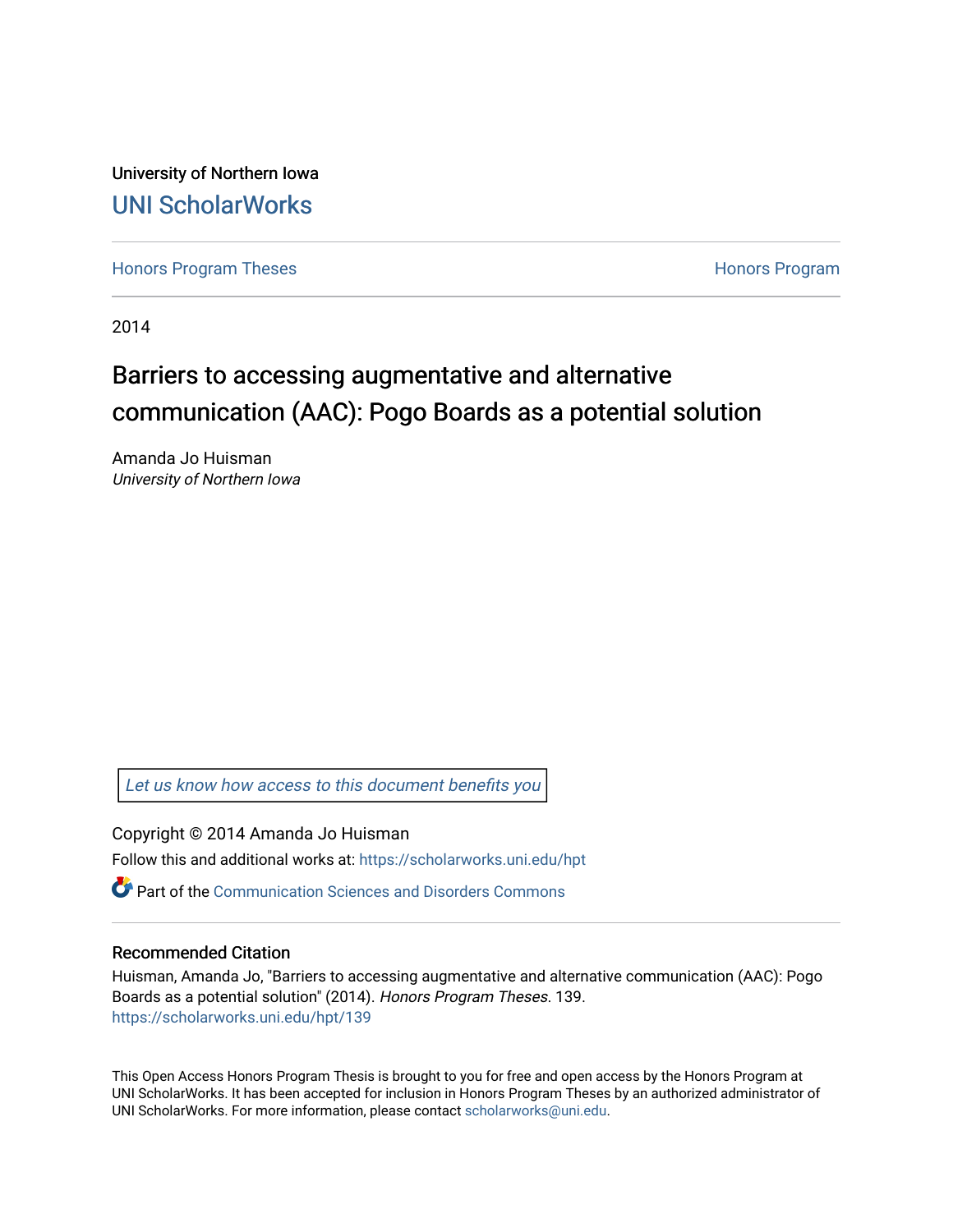# BARRIERS TO ACCESSING AUGMENTATIVE AND ALTERNATIVE COMMUNICATION (AAC): POGO BOARDS AS A POTENTIAL SOLUTION

A Thesis Submitted

in Partial Fulfillment

of the Requirements for the Designation

University Honors with Distinction

Amanda Jo Huisman

University of Northern Iowa

May 2014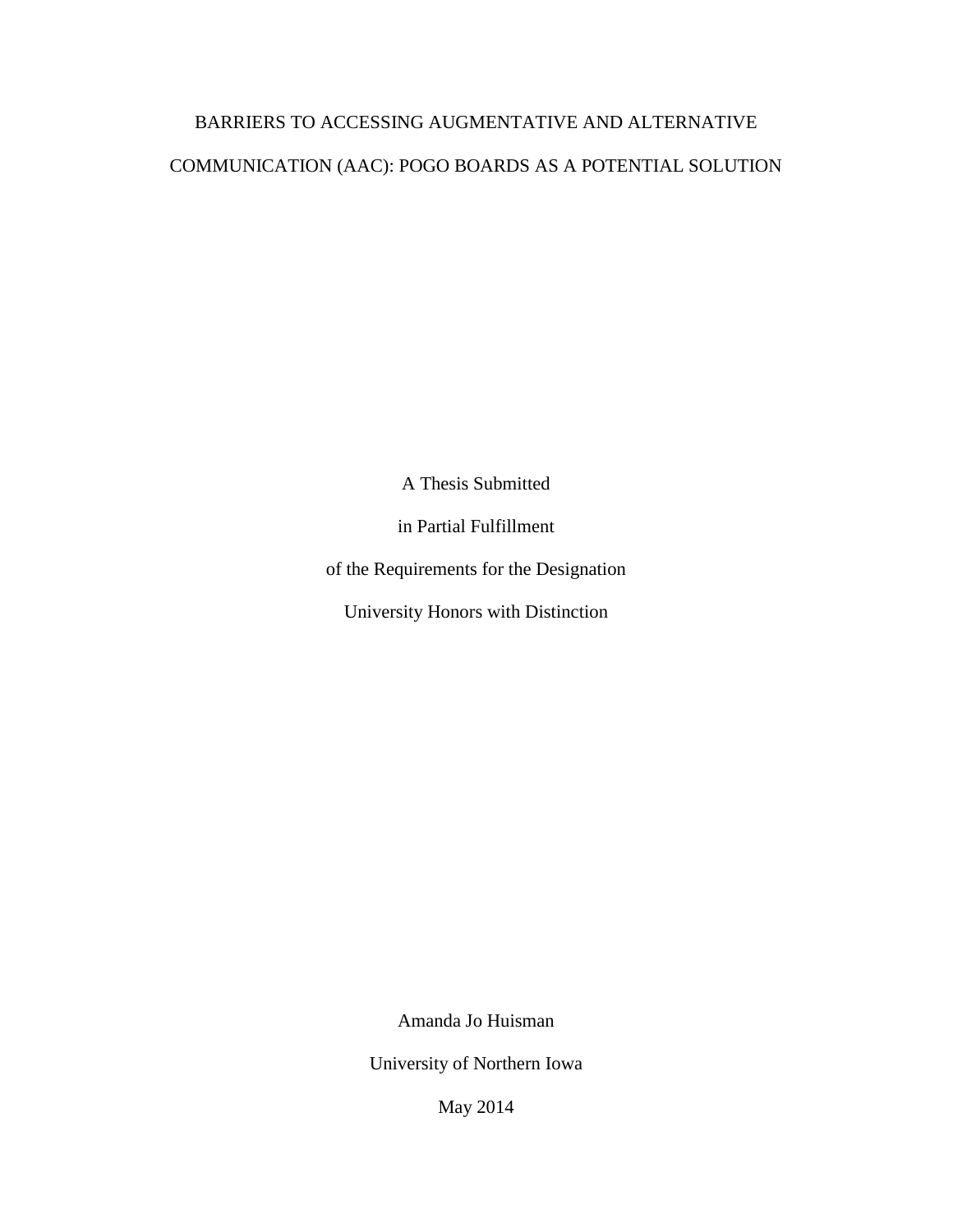This Study by: Amanda J. Huisman

Entitled: Barriers to Accessing Augmentative and Alternative Communication (AAC): Pogo Boards as a Potential Solution

has been approved as meeting the thesis or project requirement for the Designation University Honors with Distinction.

Date Dr. Ken Bleile, Honors Thesis Advisor

\_\_\_\_\_\_\_\_ \_\_\_\_\_\_\_\_\_\_\_\_\_\_\_\_\_\_\_\_\_\_\_\_\_\_\_\_\_\_\_\_\_\_\_\_\_\_\_\_\_\_\_\_\_\_\_\_\_\_\_\_\_\_

\_\_\_\_\_\_\_\_ \_\_\_\_\_\_\_\_\_\_\_\_\_\_\_\_\_\_\_\_\_\_\_\_\_\_\_\_\_\_\_\_\_\_\_\_\_\_\_\_\_\_\_\_\_\_\_\_\_\_\_\_\_\_

Date Dr. Jessica Moon, Director, University Honors Program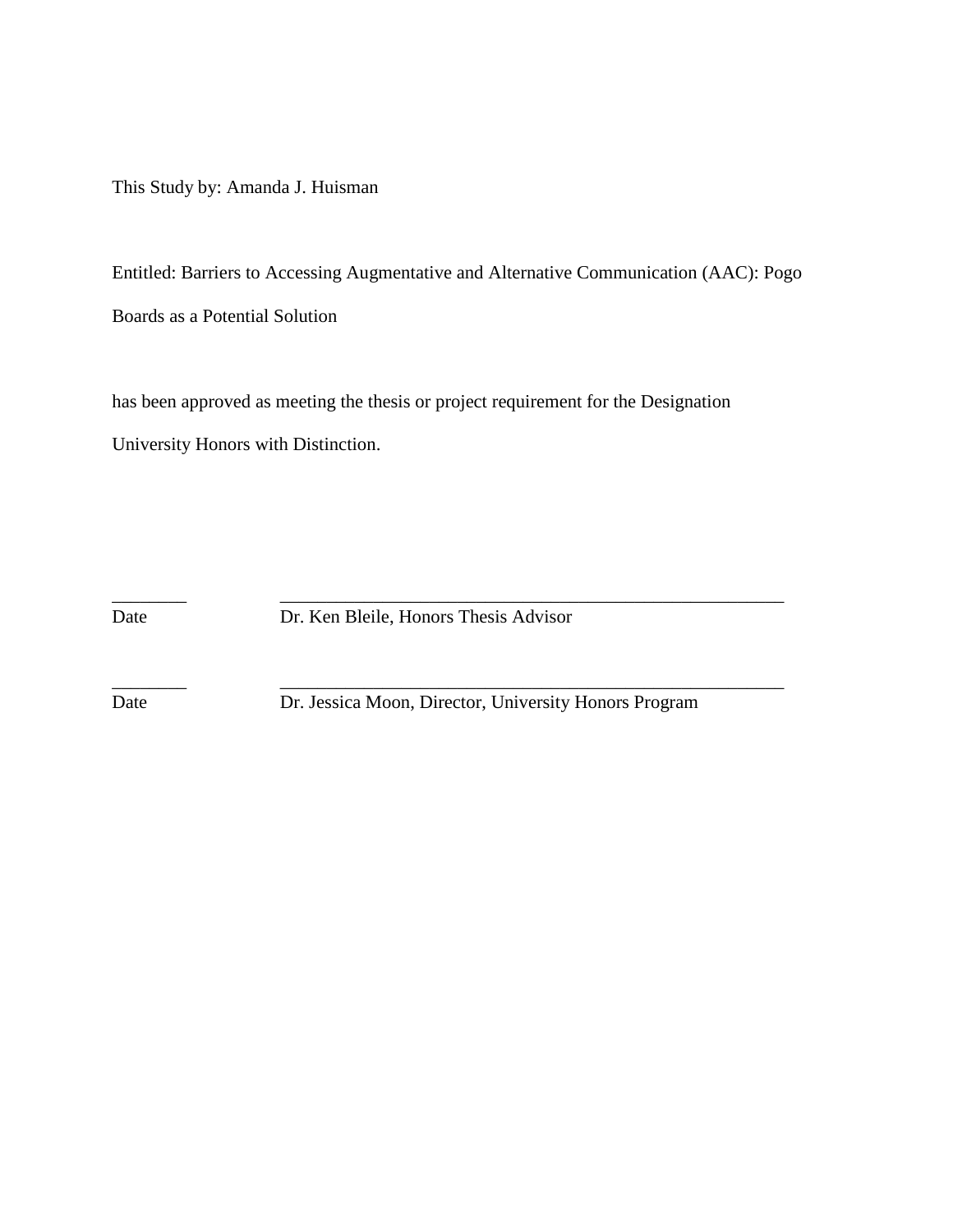#### **Abstract**

Communication is extremely important to our livelihood because it gives us an avenue to ensure our basic needs are met, create and foster growth of relationships, solve disputes, and learn from one another. As a result, most individuals find communication both satisfying and rewarding. However, for others communication can be a source of frustration, and may simply be impossible for some. When this is the case, certain types of technology, augmentative and alternative communication (AAC) can be used to assist an individual with their communication. Despite the many advantages of AAC, there are unique challenges associated with its use as well. This study sought to determine what those challenges were for individuals. The information discovered was then used to critically evaluate Pogo Boards, a locally-made example of AAC available, to determine if this method for communication could reduce some of the potential barriers associated with AAC.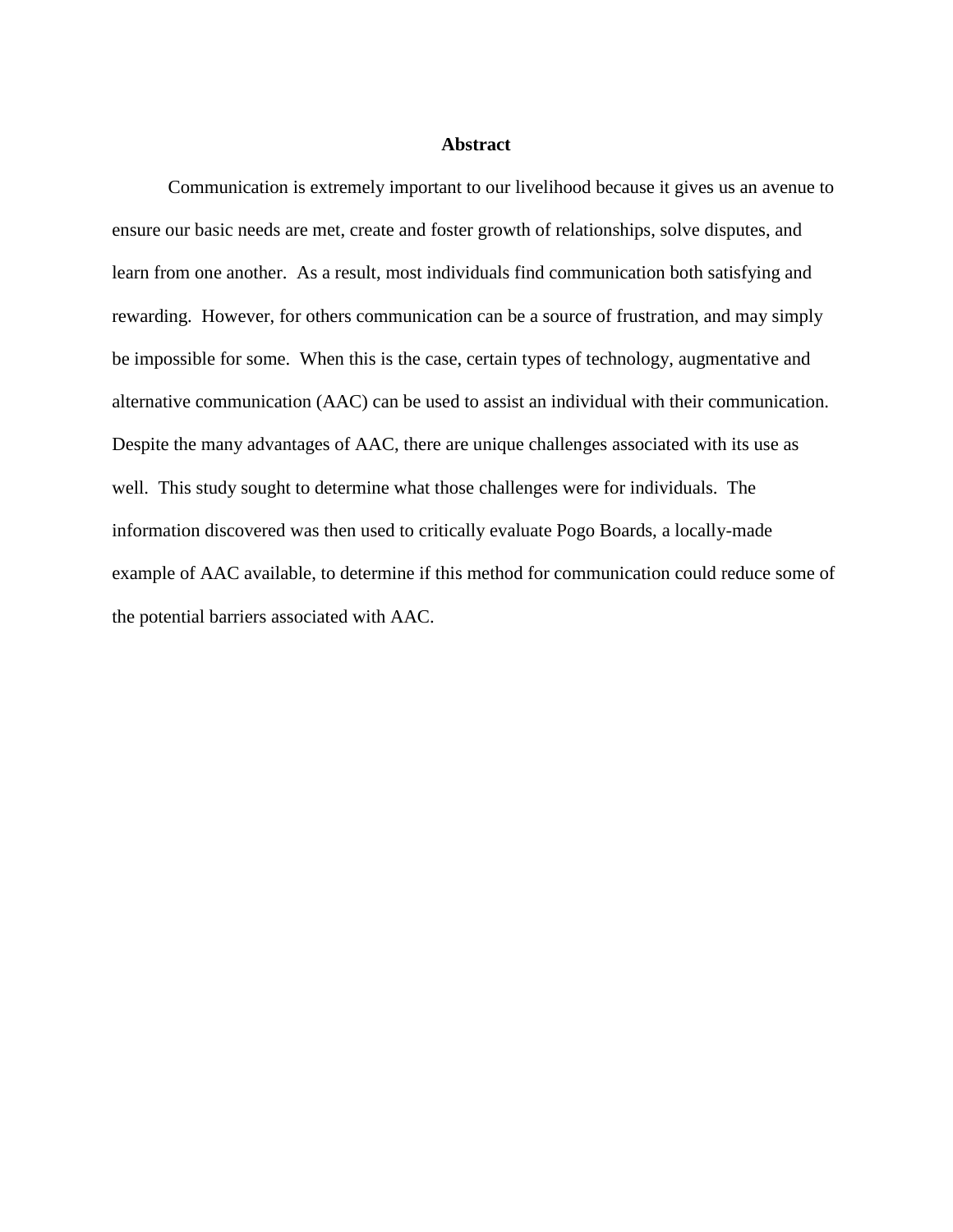#### **Introduction**

#### **Importance of Communication**

As humans, we constantly communicate and many of us may not even be aware of it. From infancy, most of us used a form of communication, crying, to satisfy our needs. As we grew older, we learned more efficient ways of communicating with others through gestures, words, and eventually entire sentences (Beukelman & Mirenda, 2013). We also learned to communicate more than just our temporary needs but also how to convey different emotions, thoughts, and ideas. We learned the turn-taking process that is so common in many communication settings **(**American Speech-Language-Hearing Association, 2013d; Trembath, Balandin, Stancliffe, & Togher, 2010**)**. Now there are so many different methods of communicating, from a knowing look shared with a friend to social media websites, that we also must learn how to use the technology available to facilitate this communication, a task much easier for some than others (DeRuyter, McNaughton, Caves, Nelson, & Williams, 2007).

Communication has allowed us to become the complex society we are today. Without communication we would not have been able to pass down information and knowledge from generation to generation. Communication is what keeps us linked to one another; it is how we are able to cooperate and designate specific roles for individuals **(**Trembath, et al., 2010**)**. Through effective communication we can create and strengthen relationships and prevent or resolve misunderstandings (Trembath, et al., 2010).

#### **Communication Challenges**

The freedom to express our needs, thoughts, feelings, and desires is so important that our country included it as a constitutional right through the First Amendment (Joint Commission, 2010; Light & McNaughton, 2012). However, citizens in other countries may not have access to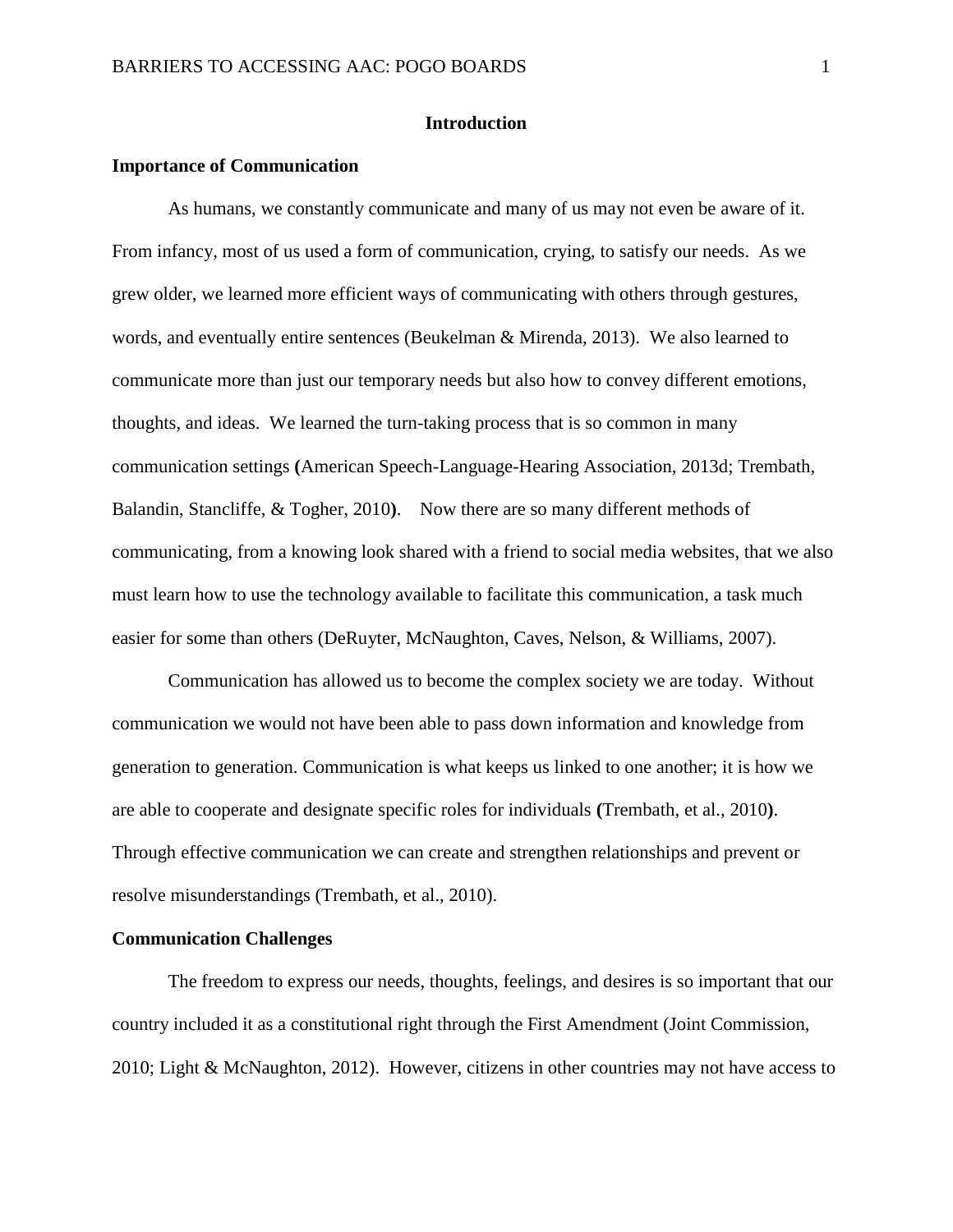this same right. In fact, some of our very own citizens in the United States may not be able to fully take advantage of this constitutional amendment (Beukelman & Mirenda, 2013). For example, imagine that rather than it being illegal to communicate certain thoughts about a topic to another individual, it is simply not possible or extremely difficult to share these thoughts because one's body does not have the physical capabilities to do so. This is what those who live with communication disorders deal with on a daily basis.

Communication disorders can affect individuals in many ways. Those with such a diagnosis may have difficulty with verbal or nonverbal communication. They may also struggle with the ability to create and send messages or may have more difficulty comprehending the messages sent by others (American Speech-Language-Hearing Association, 1993).Due to the wide variety of ways a communication disorder can affect those who have them, and due to the personal nature of such a diagnosis, it is difficult to determine exactly how many individuals have a communication disorder.

However, it has been estimated that anywhere from two to forty million Americans have a communication disorder that affects their ability to interact with others on a daily basis (American Speech-Language-Hearing Association, 2013b; American Speech-Language-Hearing Association, 2013c). In alignment with this estimation, Beukelman & Mirenda (2013) believe that there are approximately four million people living in the United States who are not able to reliably communicate on a daily basis using natural speech. Additionally, both those who have communication disorders and those who work with individuals that struggle to communicate have expressed frustration regarding the difficulties of interaction (Mukhopadhyay & Nwaogu, 2009). Fortunately, those who have communication disorders have options to help improve their ability to connect with others.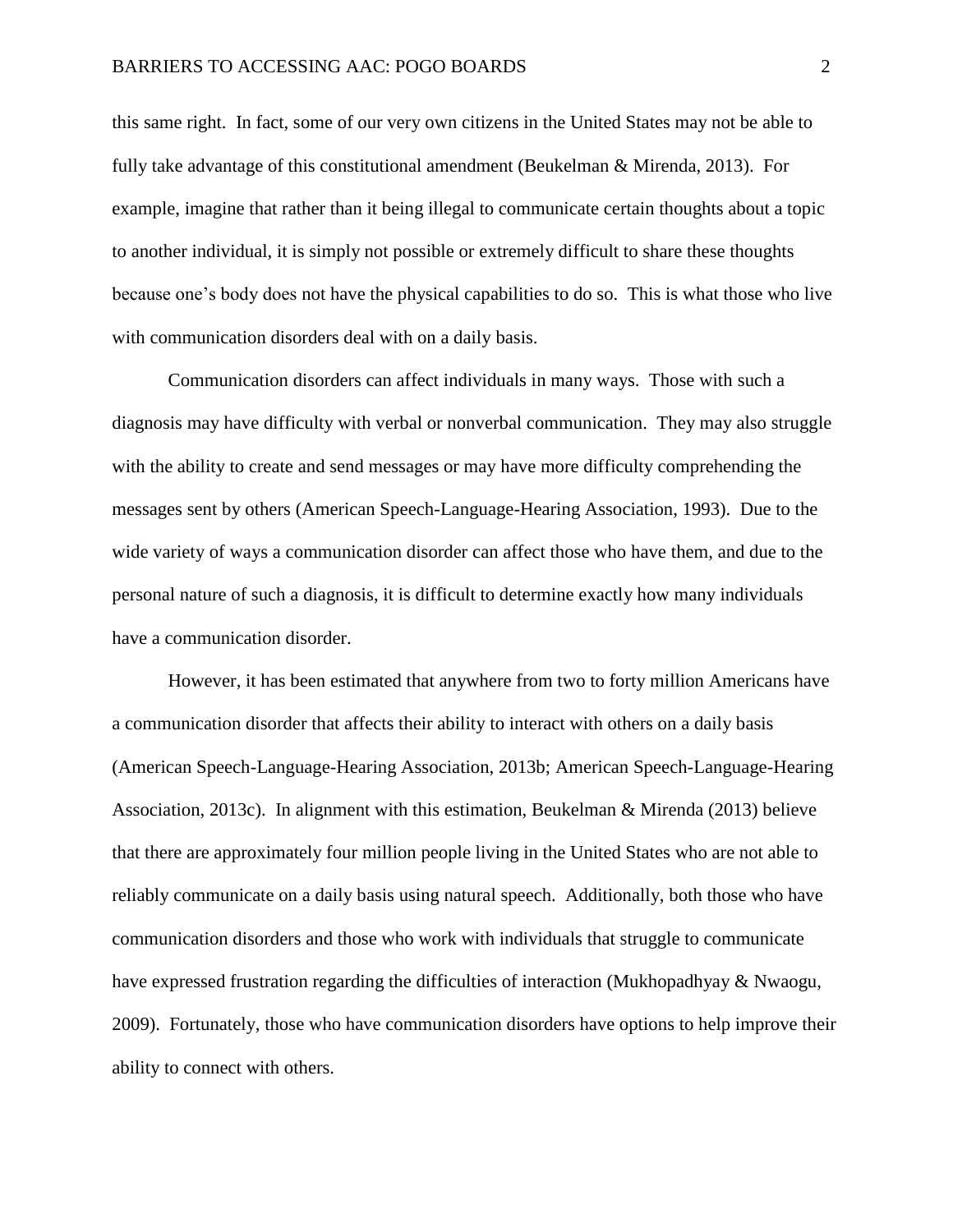#### **AAC Options**

One option that can be used to assist individuals is augmentative and alternative communication, or AAC. AAC includes any device or form of communication, other than natural speech, that an individual can use to convey or receive a message indicating anything from basic needs to opinions or abstract concepts (American Speech-Language-Hearing Association, 2013a). AAC is a relatively new field, having only gained recognition in the past forty years or so (Light & McNaughton, 2012). Because the use of AAC is only now becoming well-known, the research opportunities available within the topic are nearly endless.

Because AAC includes many different forms of communication, categories have been defined to help both the user and those assisting the user understand what AAC is and can do. The American Speech-Language-Hearing Association (2013a) has broken AAC into two main categories: aided and unaided. Unaided communication is any form of communication that can be done with the tools the user already has: his or her body. Examples of unaided communication include gestures, signs, or body language (American Speech-Language-Hearing Association, 2013a). Aided communication is any form of communication that requires the use of a tool or piece of equipment (American Speech-Language-Hearing Association, 2013a). For example, individuals can communicate with the use of a computer, other electronic devices, paper and pencil, or by pointing to pictures or words to convey their thoughts.

Types of aided communication are further broken into the categories of high tech (or those that require the use of batteries or electricity) and low tech (those that require neither batteries nor electricity) (United States Society for Augmentative and Alternative Communication, 2013). High tech devices have further been categorized as well to include those whose main function is communication and those who have other functions but have been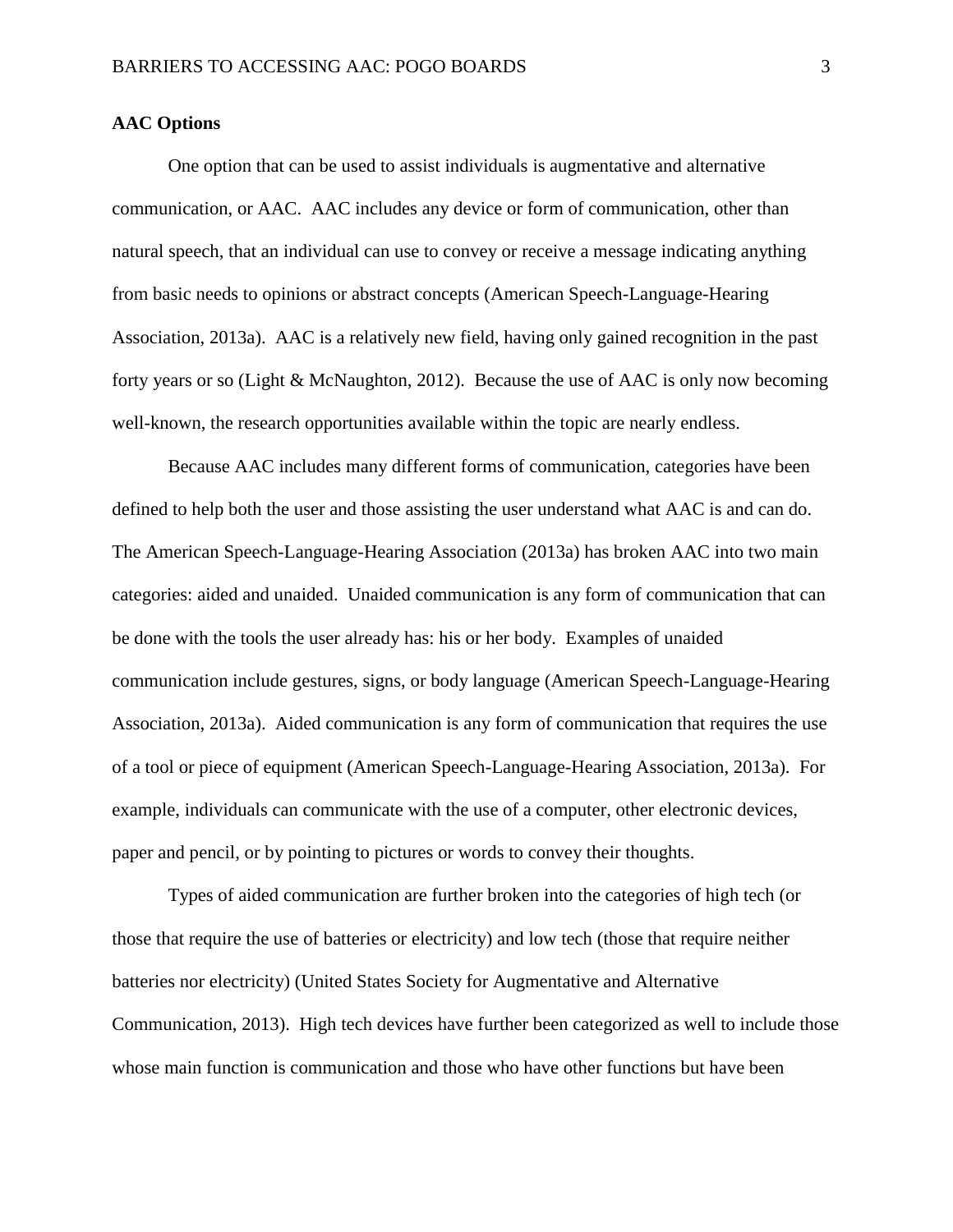modified to serve as a communication device as well (United States Society for Augmentative and Alternative Communication, 2013). DeRuyter, et al. (2007) proposed that high tech devices can be organized into three categories: those that are specialized devices with AAC software solely for communicating, those that are specialized devices with AAC software but use mainstream operating systems, and those that are mainstream devices with AAC software and use a mainstream operating system. Clearly there are many different AAC options available for individuals who need assistance with communicating.

#### **AAC Users**

Just as there are many different types of AAC that can be used to help individuals communicate, the range of diagnoses of those who may need AAC is expansive. AAC has been shown to be an effective means of communication for populations of individuals with the following: cerebral palsy (American Speech-Language-Hearing Association, 2013c; Hustad & Miles, 2010), ALS (American Speech-Language-Hearing Association, 2013c; Light & McNaughton, 2012), autism spectrum disorders (Light & McNaughton, 2012), apraxia of speech (Beukelman & Mirenda, 2013), and stroke and other brain injuries (American Speech-Language-Hearing Association, 2013c; Talk To Me Technologies, 2013). Additionally, the need for AAC will continue to increase as medical advances allow more and more individuals with varying disabilities to survive (Light & McNaughton, 2012). While the aforementioned list is nowhere near complete or exhaustive, it does show that the individuals who would benefit from the use of AAC are at least as diverse and numerous as the options available for AAC users.

Additionally, Branson and Demchak (2009) summarized that all AAC users can be organized into three main categories: those who have difficulty expressing themselves in many situations, those who temporarily need AAC to understand others and express themselves or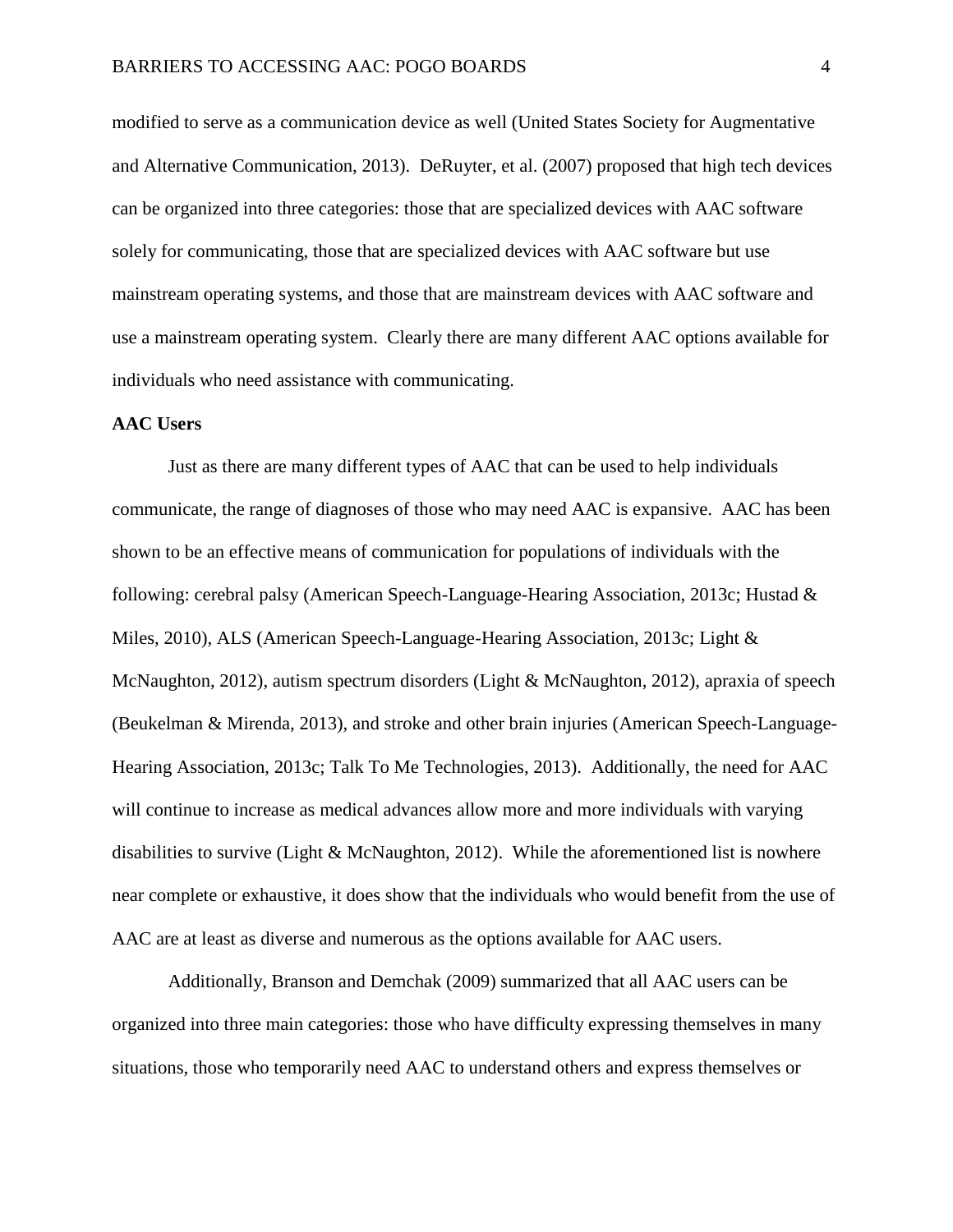those who can express themselves but sometimes are not understood by others, and those who permanently need AAC for help with both expressive and receptive communication. Because there are many different types of AAC available, these general categories become useful when beginning to determine which type of AAC may be most beneficial for an individual with a communication disorder. Once an individual's communication needs are determined, these needs can be matched with features of different AAC options or devices to increase the chances of an individual's success with AAC. However, not everyone who would benefit from the use of AAC has had the opportunity to use it.

While the use and acceptance of AAC has increased over recent years, there are still many individuals who are not receiving the assistance from AAC that might improve their ability to communicate (Hustad & Miles, 2010; Light & McNaughton, 2012). While it may be easy to believe that the individuals who are not receiving access to AAC are those who live in developing countries and elsewhere, the evidence shows that this issue is prevalent even in the United States. According to the Assistive Technology Law Center (2012), it is estimated that only 2-3% of those who need speech generating devices (AAC devices that have voice output) in the United States actually have such devices and the services associated with them available to them. When on average 11,000 of these devices are sold in the United States annually (Assistive Technology Law Center, 2012), and only 2-3% of the population with a need is being reached, this is a major cause for concern. In short, this data would suggest over 300,000 individuals yearly would specifically benefit from a speech generating device. Furthermore, when one examines this data, it becomes apparent that the data only encompasses a specific type of AAC, and as a result only one part of the entire population that could benefit from the use of AAC. This issue led to the first topic to be addressed, barriers to accessing AAC.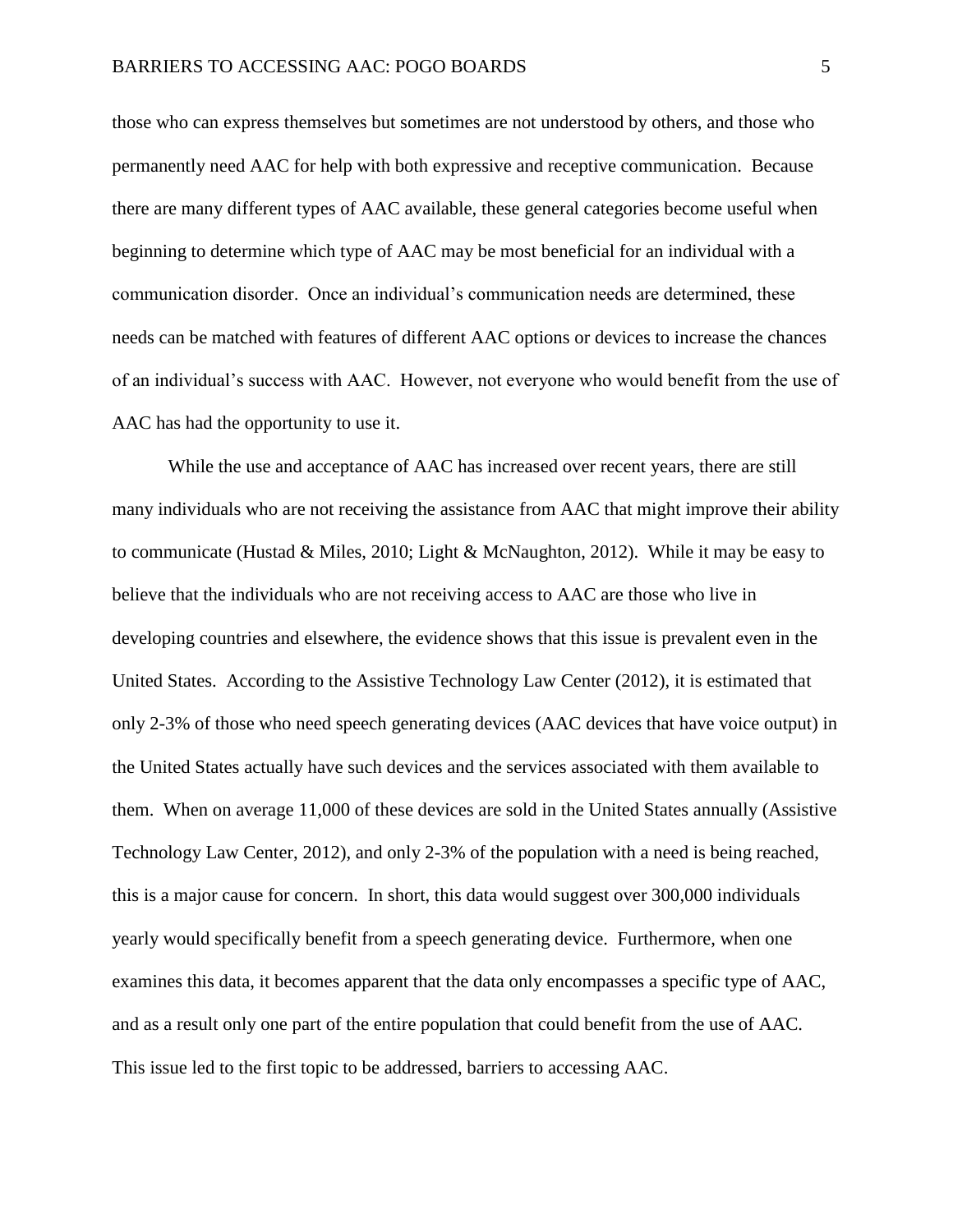#### **Pogo Boards**

The second research question of this thesis investigates a particular AAC technology. Pogo Boards, the AAC technology that will be investigated in this study, is one of the many options AAC users have to choose from. The technology is high tech and available for use on the iPad, iPod, or iPhone as an app and can also be used on a computer (Talk To Me Technologies, 2013). Pogo Boards can be used to create communication boards, organized symbols or pictures that represent words, allowing individuals to communicate even if they are unable to use speech (Talk To Me Technologies, 2013). Individuals can choose to use pre-made communication boards available on the internet and accessible on either a PC or Mac computer, or new boards can be made using the almost limitless pictures and symbols available (Talk To Me Technologies, 2013). Once the boards are made on a computer, they can either be used on the same device or sent to an iPad, iPod, or iPhone (Talk To Me Technologies, 2013). Pogo Boards was chosen as a specific type of AAC for further research because the technology is very new; therefore only a limited amount of literature exists on the technology (Talk To Me Technologies, 2013). Pogo Boards was also created by Talk To Me Technologies, a company based out of Cedar Falls, Iowa, making additional access to the technology and its creators possible.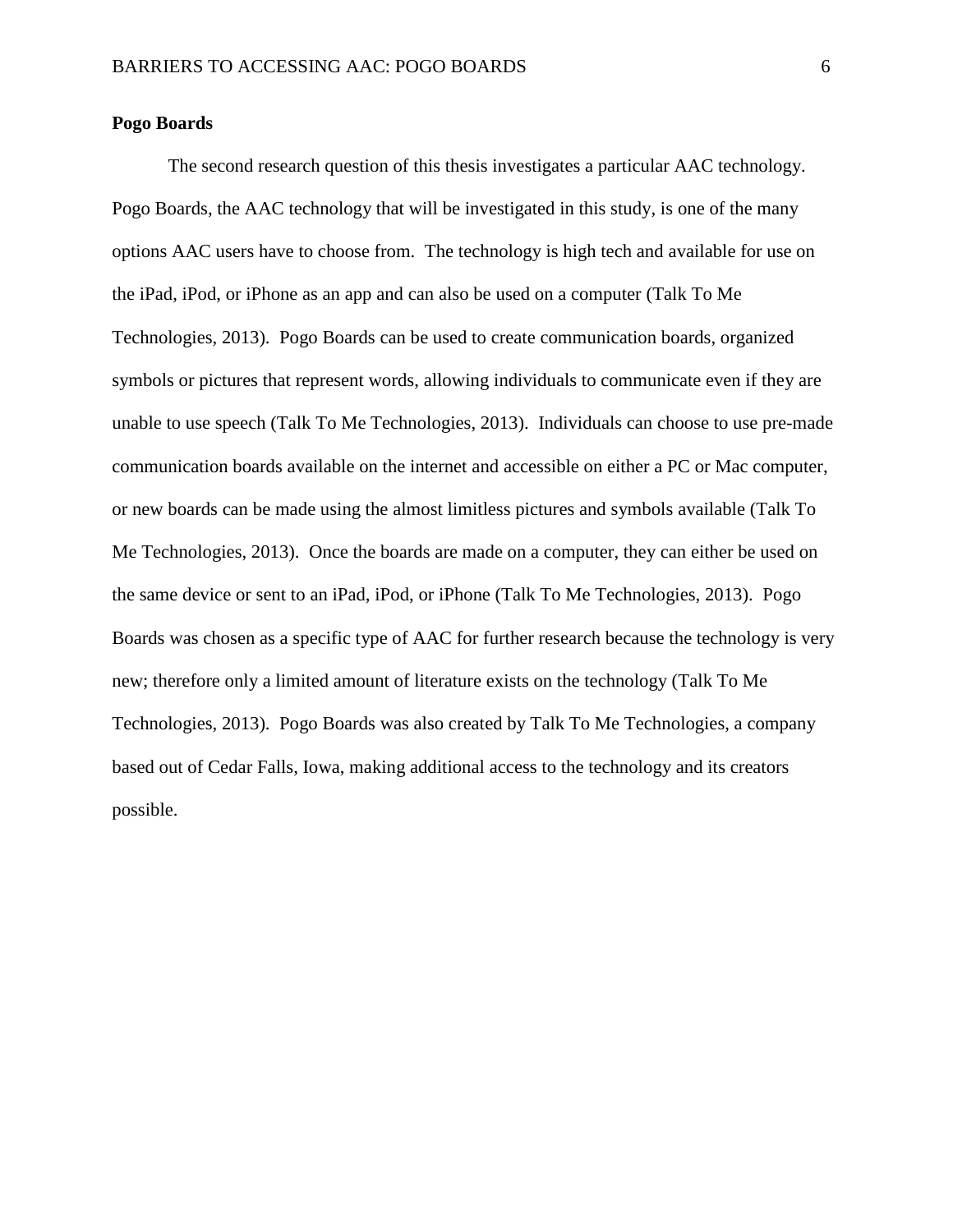#### **Research Questions**

1. Why are those who could benefit from the use of AAC not taking advantage of this technology?

The second part of this thesis synthesizes the information found from the first research question with additional research to answer:

2. Could Pogo Boards resolve some of the barriers to AAC access? What barriers to AAC access does Pogo Boards address? What sets Pogo Boards apart from other currently available AAC technologies?

#### **Methodology**

In order to answer the research questions, a literature review was conducted to determine what barriers or factors are limiting the use of AAC for individuals that would benefit from such technology. When determining what sources will be applicable to the research question, the following strategies were employed. First and foremost, searches for literature were limited to peer-reviewed sources whenever possible. Terms used to search for literature answering the first research question included: "barriers to AAC use", "prevalence of AAC use", "reasons for AAC abandonment" and "factors affecting AAC use". A meta-analysis of the findings from the literature sources was then used to guide the how the second research question was approached.

To answer the second research question, a review of the available literature regarding Pogo Boards was conducted using the search term "Pogo Boards." Interviews of those involved with the creation of Pogo Boards and of those who are knowledgeable in the area of AAC, and what the needs of AAC users are, were conducted to give the author additional background information. Finally, the author's personal experience with the technology Pogo Boards was used to help determine the scope and effectiveness of the product. The information gained from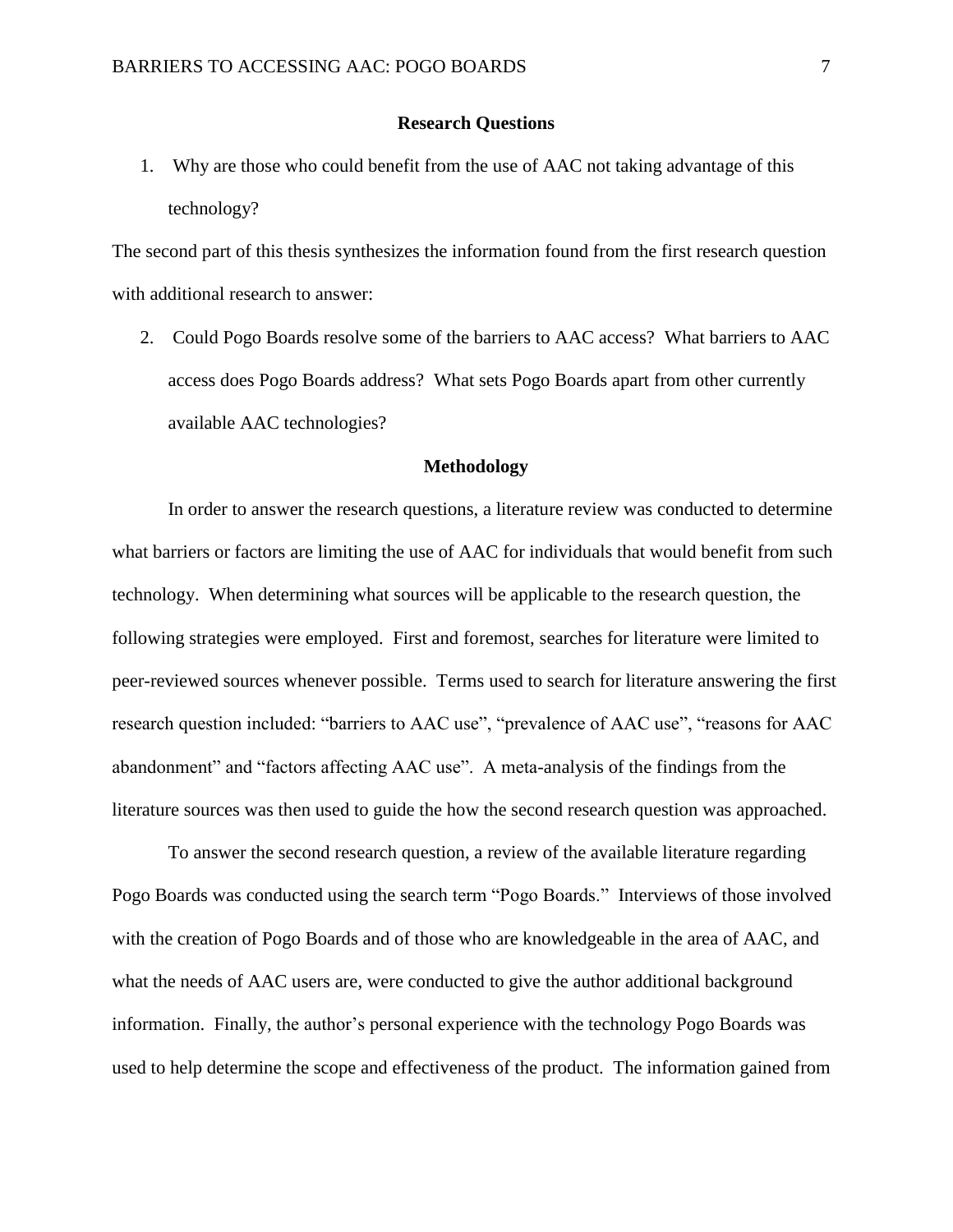all of the above listed sources was then synthesized with the barrier information from the first research question to address the second portion of the research project.

### **Results and Discussion**

#### **Barriers to Accessing AAC**

The resources found to help determine barriers to AAC use had two main ways of approaching the issue. The first set of articles examined at reasons why those who might benefit from AAC use are not using AAC. The second set of articles investigated why those who have tried AAC ultimately abandoned it. Reasons from both sets of articles were then combined with the similar information simplified into one reason with multiple sources. The number of resources that offered insight to the barriers to AAC use were numerous. As a result, while this study encompasses many of the possible reasons why an individual may not seek AAC or may not continue to use AAC, it is also very likely that situations arise that are not addressed in this study. Additionally, the majority of resources investigated focused on high-tech AAC, therefore many possible barriers specific to more low-tech AAC options may not be present in this study. Low-tech AAC option barriers and specific individual barriers were both outside the scope of this study.

Once a final list of barriers was determined, the barriers were further analyzed to be categorized into groups. Main categories were determined with the help from an AAC expert and review of the previous literature. The following were the final categories of areas in which AAC barriers are prevalent: beliefs, misconceptions, and support issues, professional training and services, device limitations, and opportunities for use. Additionally, many of these categories were further broken down into sub-categories to be later discussed. While a discussion of the major categories and subcategories will follow, each individual barrier found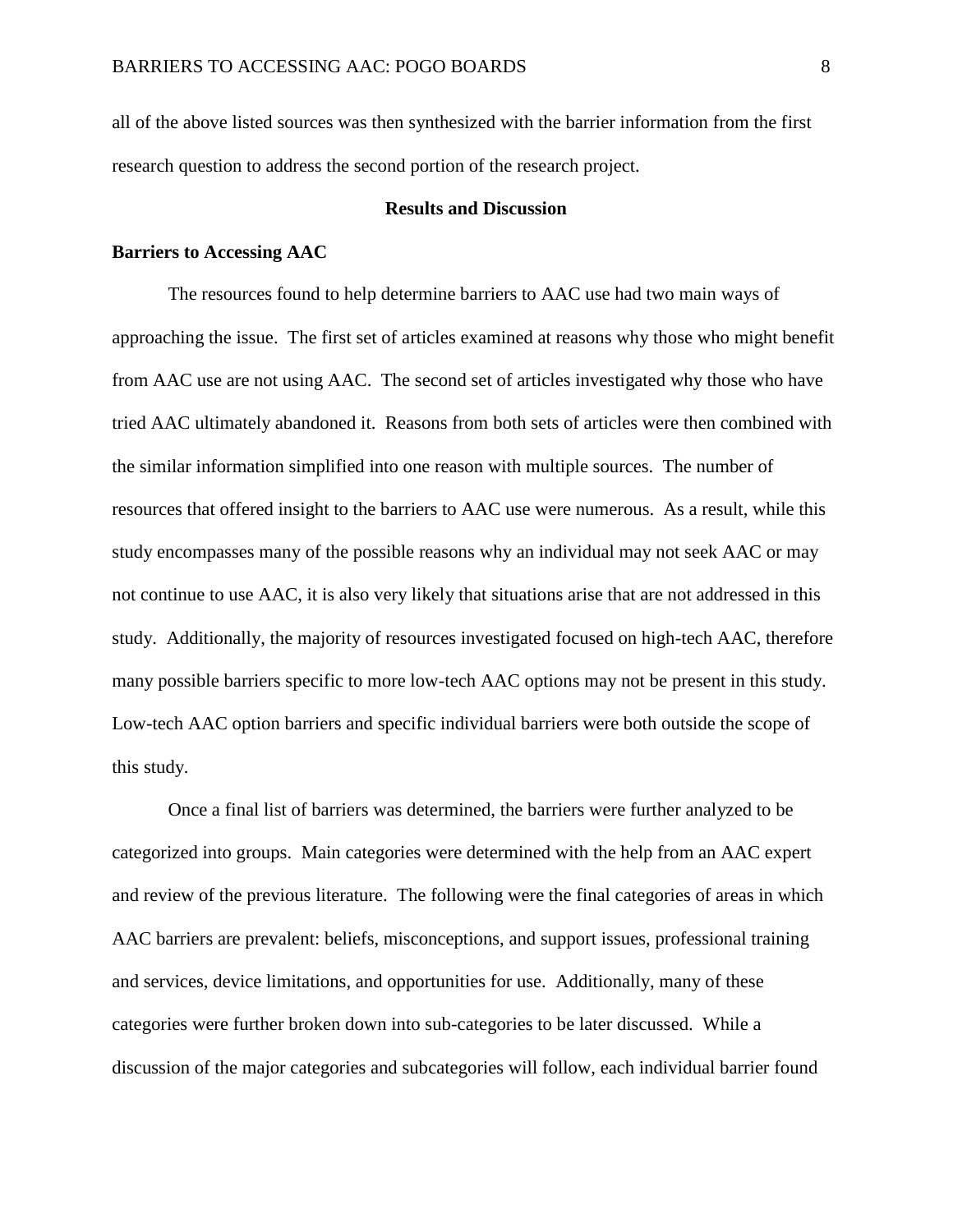will not necessarily be addressed and explained. A complete list of all determined barriers can be found in the following graphics: Misconceptions, beliefs, and support issues-Table 1, Professional training and services-Table 2, and Device limitations-Table 3 and Opportunities for use-Table 4 (see below).

#### **Misconceptions, Beliefs and Support Issues.**

The first set of barriers to discuss are those related to beliefs and misconceptions regarding AAC and those who might be potential users of such technology. These ideas were further organized into three categories: family, community, and professional. However, the barriers related to AAC in these categories often fit under more than one of these headings. These categories were simply used to show the scope of the beliefs and misconceptions. Additionally, it should be emphasized that while these statements are generalizations, in no way do they encompass the beliefs of all members of a certain group, but rather serve as possible beliefs that have been shown to be barriers to AAC. For example, it is certain that not all professionals hold the misconception about AAC that it could limit the ability to learn speech (Light & Drager, 2007; Light & McNaughton, 2012). However, this is also a legitimate reason that some professionals may not use AAC even when it would be a viable option for their clients. A complete listing of all barriers in the category of Misconceptions, beliefs and support issues can be found below in Table 1.

Looking at the possible barriers in this first category more carefully, it becomes clear that our perception and attitude toward AAC can have a large impact on those who use AAC, regardless if they are our clients, family members or friends, or simply a part of our community. There are many reasons as to why individuals may not be supportive of AAC. Some of these reasons include false beliefs (Branson & Demchak, 2009; Light & Drager, 2007; Light &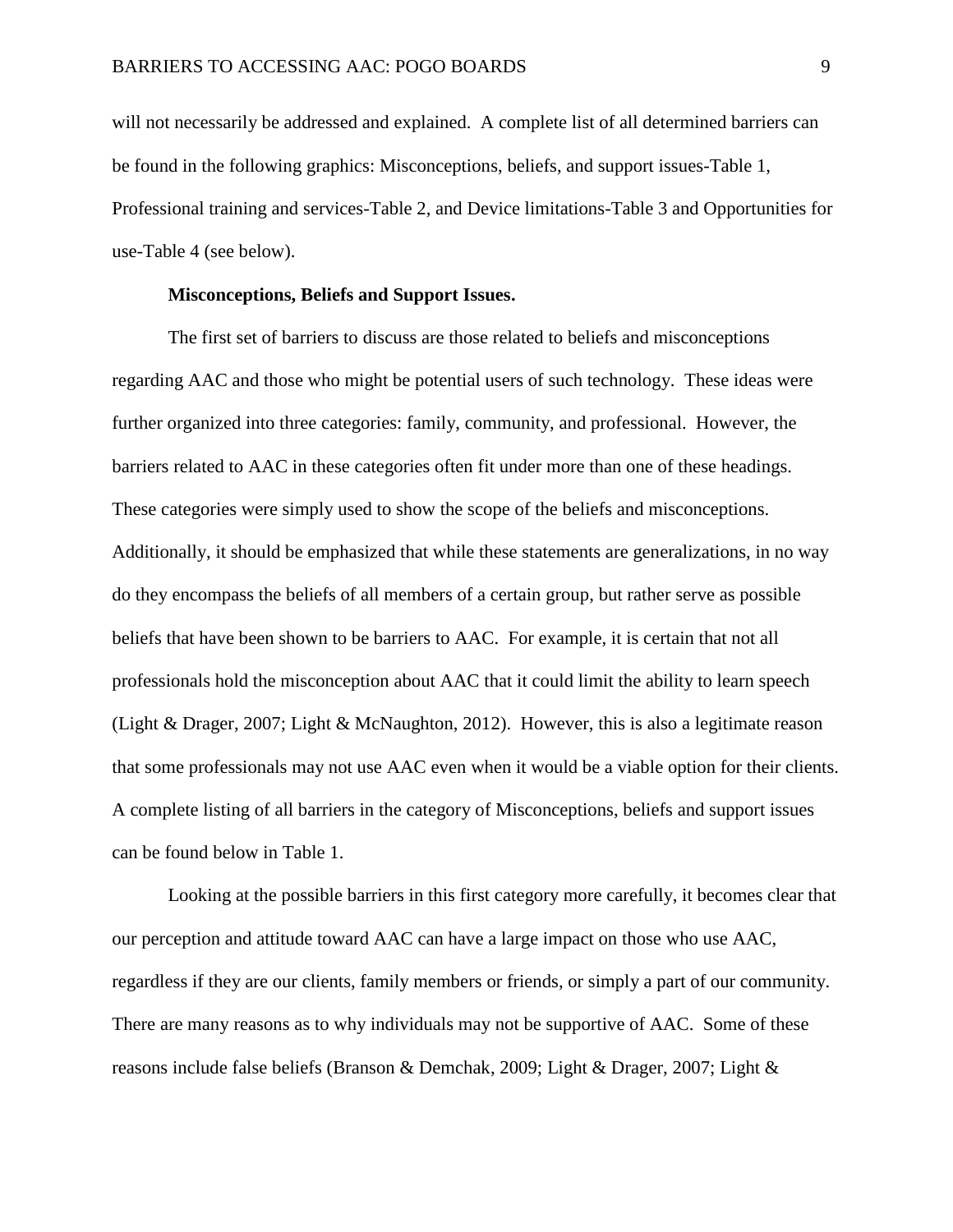McNaughton, 2012), as addressed in the barriers, and lack of knowledge. Additionally, those who are aware of AAC may not be caught up with all the recent advances in the field as this technology is continually changing and improving. This may lead individuals to feel that AAC still has many shortcomings in comparison to typical speech due to their previous exposure to AAC.

When looking at families of those who use AAC services, one must be aware of the impact the news that the individual will use AAC can have on the family. Many families are devastated when they learn that a loved one may not have the ability to communicate typically, whether just temporary or long-term. When these emotions are coupled with a lack of knowledge about AAC, families may find themselves in despair. Additionally, once an AAC system has been put in place, families may still feel pressure regarding use of the system or lack confidence to use the system depending on the support provided to them (Saito  $&$  Turnbull, 2007). As families consider the future of their loved ones, they may be concerned of how the individual will fit in with their peers, what kind of job outlook there will be for this individual, and what types of opportunities they will have in the future. However, families must also keep in mind that AAC may be able to give their loved one a voice they would not have had without it.

Because AAC is still an up and coming area of treatment for those that struggle with communication, the community is also largely unaware of the possibilities available with AAC. Even professionals recognize a lack of and need for more research and training in the area of AAC, making it quite understandable that the general public may not be as informed when it comes to AAC when compared to other devices that aid others like hearing aids or wheelchairs. Because of the lack of exposure to AAC, many individuals in the community may simply not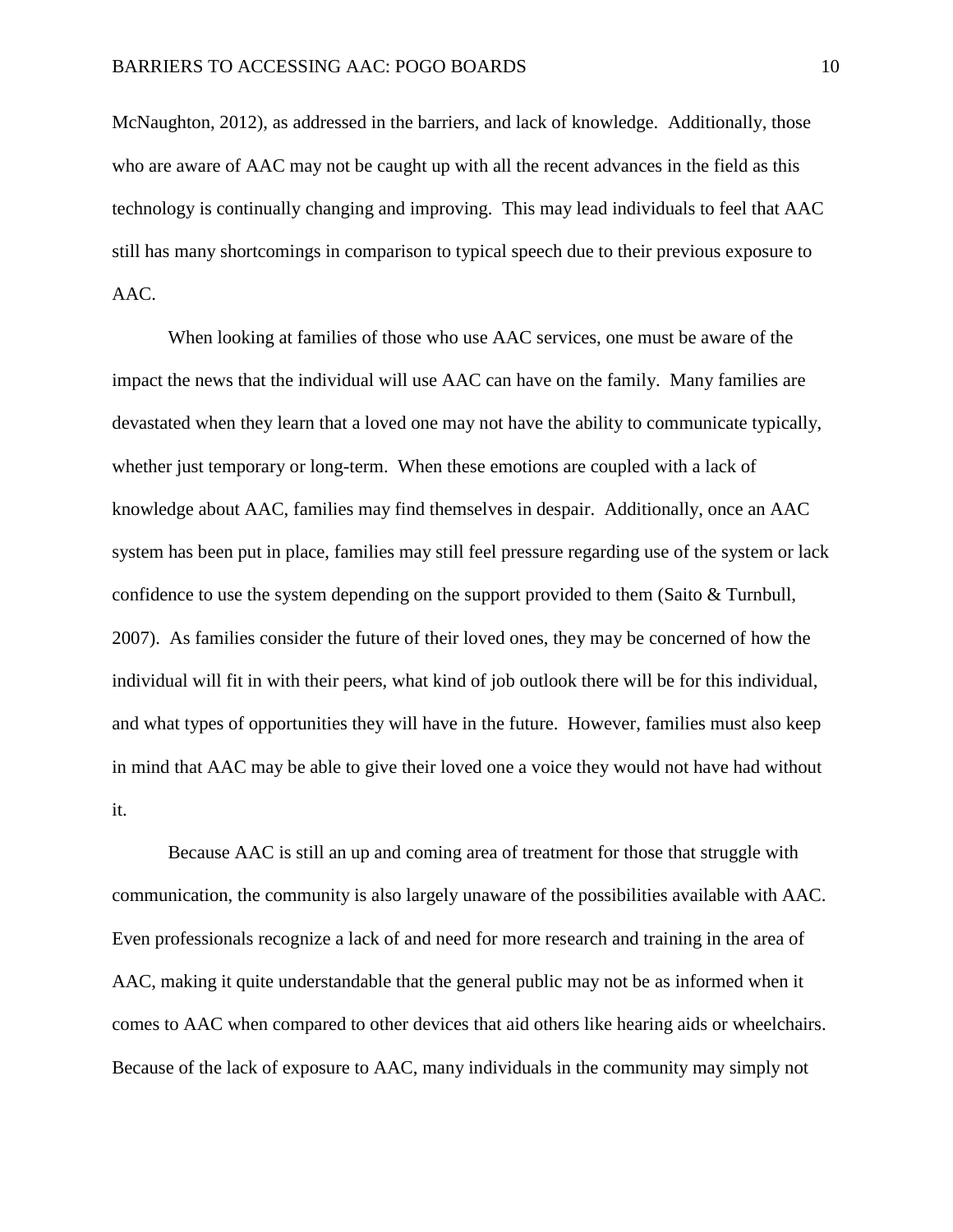know how to react when first introduced to individuals that use such technology (Baxter, Enderby, Evans, & Judge, 2012; Light & McNaughton, 2012; Mukhopadhyay & Nwaogu, 2009; Saito & Turnbull, 2007). However as everyday technology continues to become more accessible to everyone, hopefully this attitude will begin to change. We have already seen the beginnings of increased awareness with individuals who are AAC users sharing their stories to the world.

For professionals such as speech-language pathologists, many often feel they do not receive enough training in the area of AAC which will be addressed more in-depth in a subsequent section (Beukelman & Mirenda, 2013; Light & McNaughton, 2012; Trembath et al., 2010). While individuals that use or may be recommended to use AAC often receive services from speech-language pathologists, these professionals may not often have clients on their caseload that are AAC users. Rates of clients that are also AAC users may vary even more depending on the setting the speech-language pathologist works in (American Speech-Language-Hearing Association, 2002).This means that when a professional is assigned a new client on their caseload that uses AAC they may need to do a significant amount of research in order to stay up-to-date with the field. Additionally, because there are many different AAC devices and programs used, even professionals who specialize in AAC may find themselves unfamiliar with the technology a new client is using.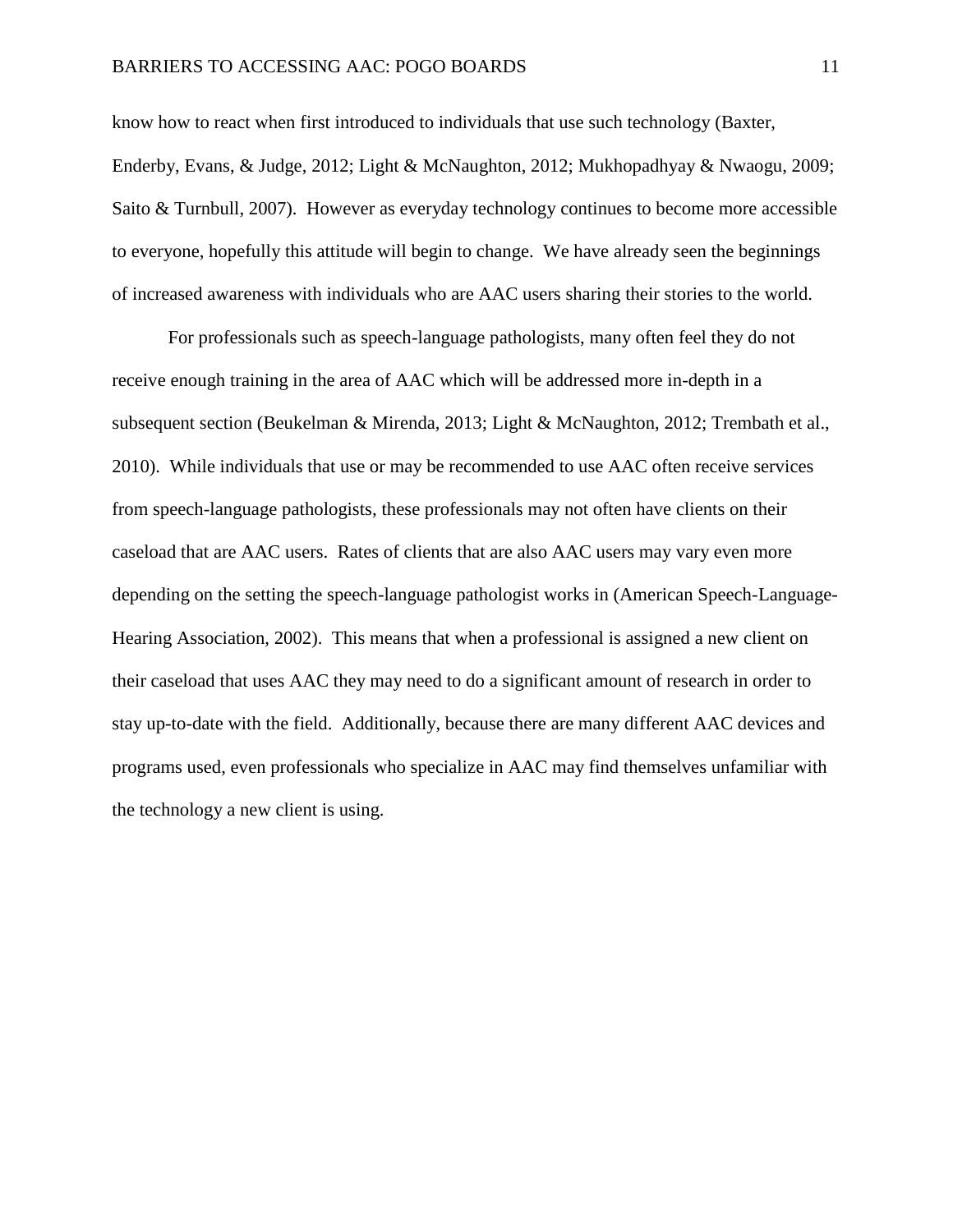## **Table 1**

| <b>Misconceptions, Beliefs, Support Issues</b>                                                                                                                                                                               | <b>FAMILY</b> | <b>COMMUNITY</b> | <b>PROFESSIONAL</b> |
|------------------------------------------------------------------------------------------------------------------------------------------------------------------------------------------------------------------------------|---------------|------------------|---------------------|
| Previously believed that AAC would<br>limit young children learning speech or<br>speech recovery; some may still hold this<br>belief and as a result avoid use of AAC<br>(Light & McNaughton, 2012; Light &<br>Drager, 2007) | X             |                  | X                   |
| Previously believed that certain<br>prerequisites were required for successful<br>use of AAC, we now know it can be used<br>even with infants, but some may still hold<br>this misconception (Light &McNaughton,<br>2012)    |               |                  | X                   |
| Waiting to start AAC with young children<br>in hopes that speech will come soon<br>instead of beginning AAC as soon as<br>issues become apparent (Branson $\&$<br>Demchak, 2009)                                             | X             |                  | X                   |
| Poor attitude toward technology,<br>concerns of social stigma (Baxter,<br>Enderby, Evans, & Judge, 2012; Light &<br>McNaughton, 2012; Mukhopadhyay &<br>Nwaogu, 2009; Saito & Turnbull, 2007)                                | X             | X                | X                   |
| Lack of support (Mukhopadhyay &<br>Nwaogu, 2009; Johnson, Inglebret, Jones,<br>& Ray, 2006; Lund & Light, 2006)                                                                                                              | X             | X                |                     |
| Increased responsibilities, time, and stress<br>on parent (Saito & Turnbull, 2007)                                                                                                                                           | X             |                  |                     |
| Limited knowledge, skills, and<br>confidence with technology (Baxter, et<br>al., 2012)                                                                                                                                       | X             |                  | X                   |
| Lack of community acceptance and<br>opportunities for community involvement<br>(Saito & Turnbull, 2007)                                                                                                                      |               | X                |                     |

\* "X" denotes each social category in which the communication barrier is present. This table

was organized differently than the others due to the overlap of barriers.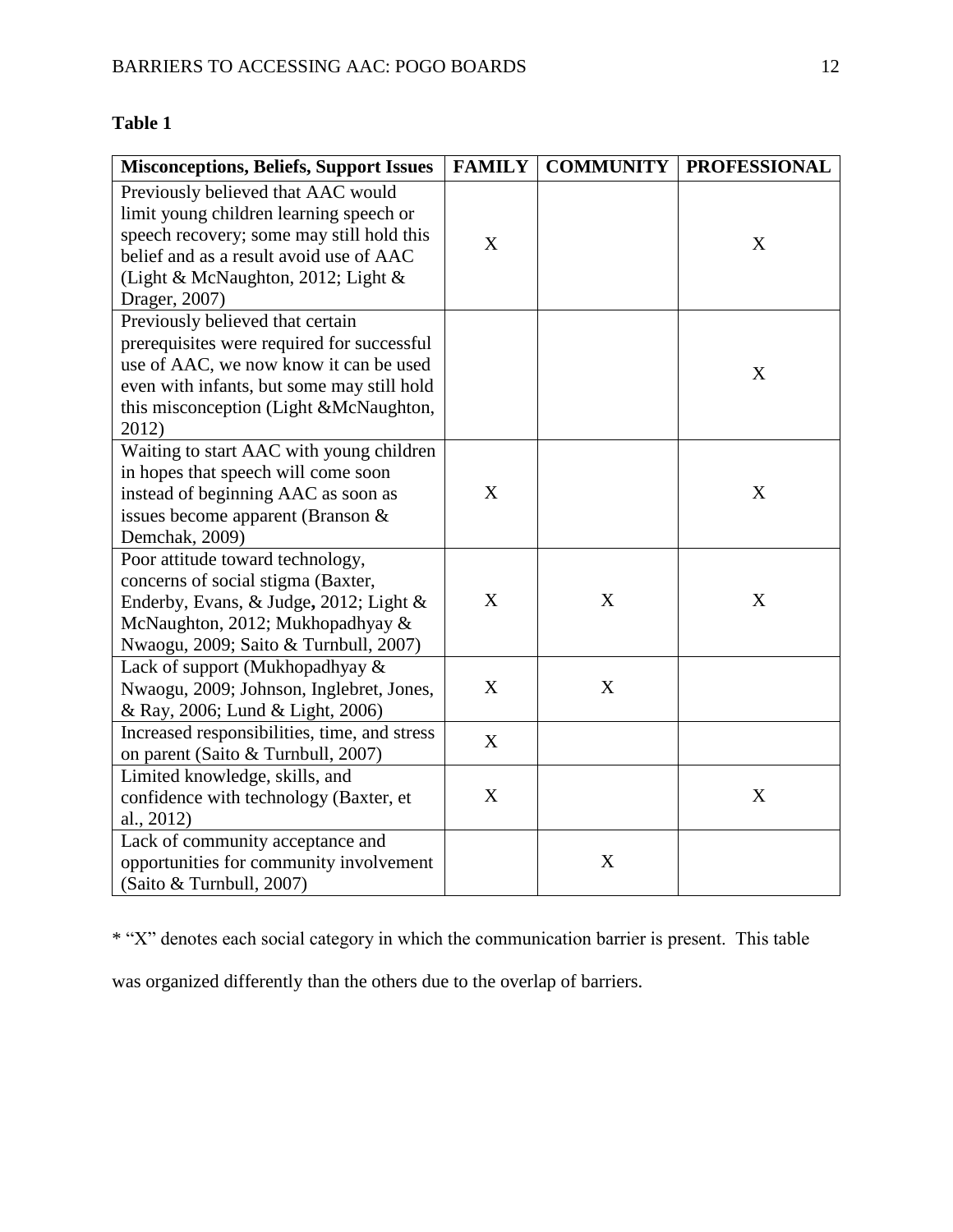#### **Professional Training and Services.**

Considering the challenges professionals may face with AAC leads into the next major category that are addressed in the barriers of AAC use: Professional Training and Services. This category is divided into three subcategories: accessibility to services, limitations of the services provided, and user and communication partner training. Accessibility to services specifically targets reasons why an individual seeking services related to AAC may not be able to access these services. Limitation of the services provided addresses areas in which services could be improved. User and partner communication training is separated from general limitations of the services provided due to the large number of reasons specifically related to training individuals in how to facilitate conversation using the device. A complete list of barriers within each category can be found in Table 2.

#### *Accessibility to services.*

When taking a closer look at the first subcategory, accessibility to services, it is clear that overall the need for services is much greater than what is currently available to AAC users and their families (Beukelman & Mirenda, 2013; Light & McNaughton, 2012; Trembath et al., 2010). Additionally, for those who have found available services, a significant amount of travel or time away from the device may be required (Baxter et al., 2012). For example, if a device malfunctions, depending on the issue, it may need to be sent back to the manufacturer for repair. Depending on where the device was made, what kind of repairs need to be done, and other factors, an individual may be without his or her device for a significant amount of time.

Furthermore, as discussed above, many of the professionals who are providing services to AAC users feel they have not been adequately trained to provide the best services possible for these clients. This can be a major source of frustration for professionals, users, and their families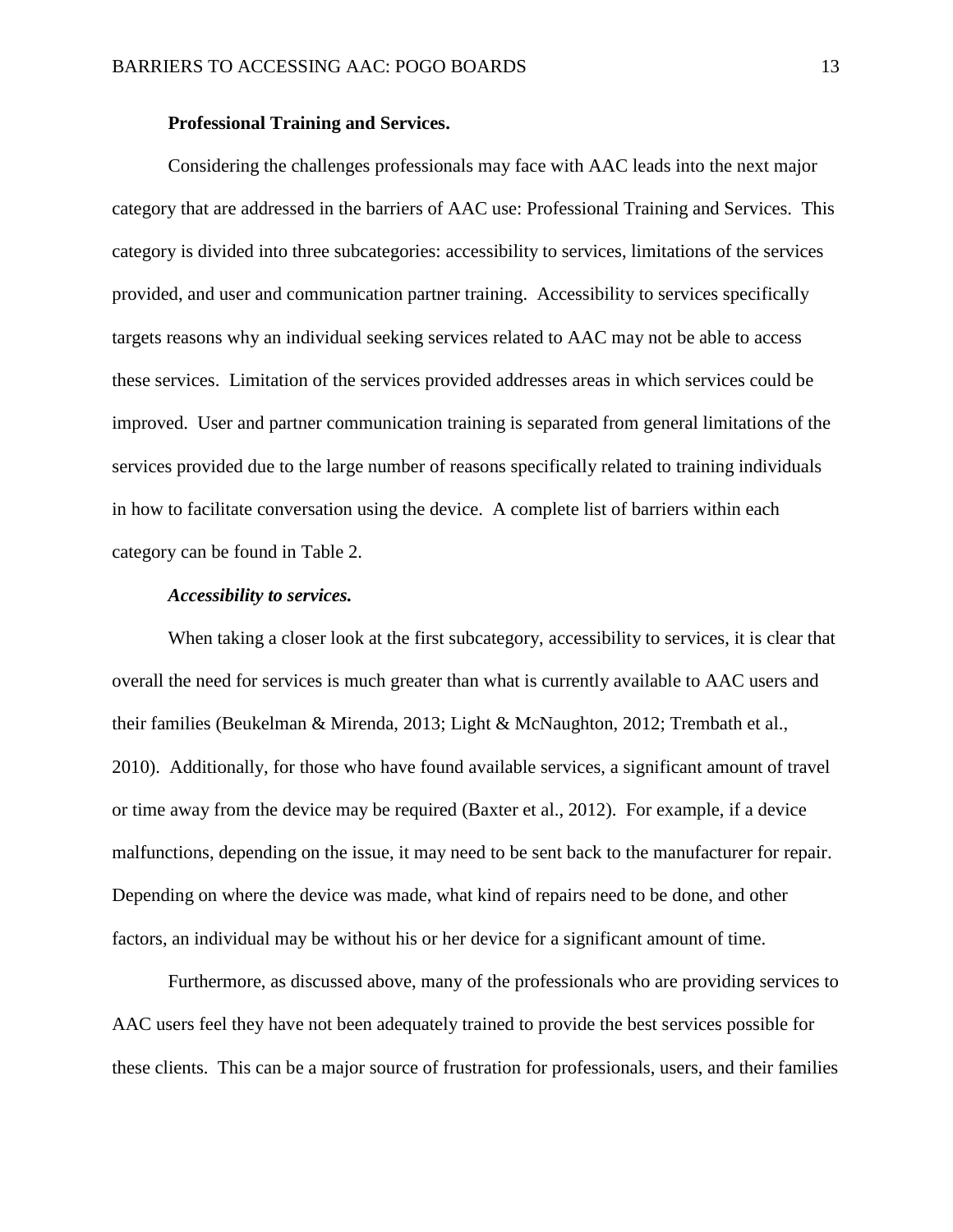alike as all are trying to learn how best to navigate the communication system at the same time (Beukelman & Mirenda, 2013; Light & McNaughton, 2012; Trembath et al., 2010). However, when handled correctly, having a client with an unfamiliar AAC device can prove to be a great learning opportunity for the professional, user, and family if all parties are open with communication about expectations and willing to have patience.

#### *Limitations of services provided.*

The next subcategory within the professional training aspect of barriers to accessing AAC is limitations of services provided. This category takes a closer look at the services that are provided and where more or different intervention may still be needed to optimize the services being provided to AAC users. This category encompasses many different ideas, from the importance of considering an AAC user's culture and family preferences (Saito & Turnbull, 2007), to determining how vocabulary will be updated for the user (Trembath et al., 2010), to structuring therapy activities to promote the skills that are being worked on to carry over into everyday life situations (Baxter et al., 2012).

Professionals need to consider future use for their clients when working with AAC. However, the literature has shown that not all professionals are planning for their client's future use (Saito & Turnbull, 2007). Keeping future use in mind will help ensure the client has access to proper vocabulary and the current system used will not impede future use. For example, if a professional is beginning use of a high tech AAC device with a client, they will need to consider what the client may need anywhere from six months to a few years later, because a client typically has a system for at least a few years. When working with young children, this will be even more critical as a typically developing child's vocabulary grows exponentially in their early years (Branson & Demchak, 2009). Additionally, when professionals work in a team, much like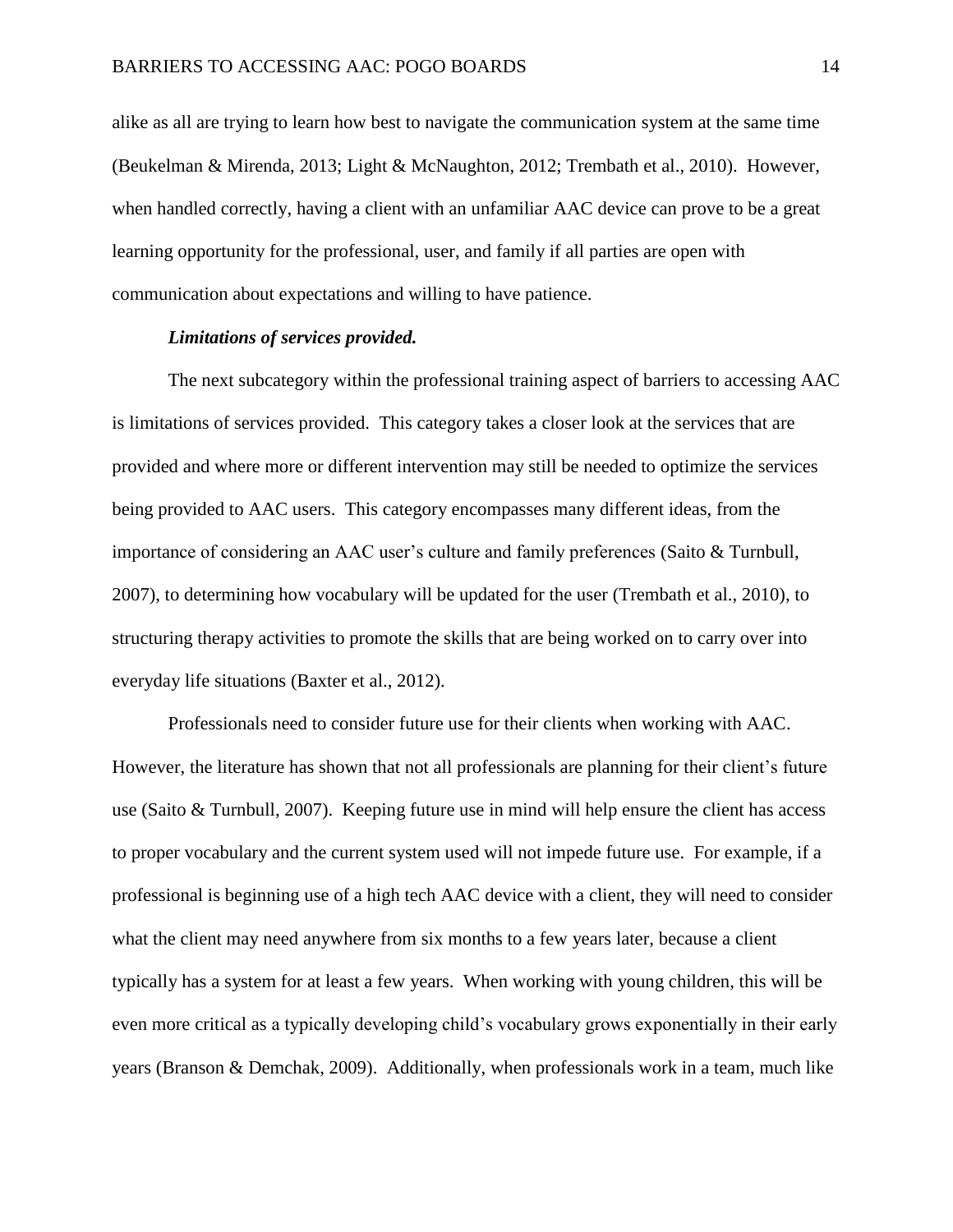an IEP team would be used in a school setting, users are more likely to have all their needs met and be satisfied with the services they receive. Meeting a user's needs and providing satisfying services will eliminate several barriers to AAC access.

#### *User and Communication Partner Training.*

The third subcategory of professional training and services is user and communication partner training. This category is most specific to the types of services a speech-language pathologist might provide in comparison to other professionals that might also work with AAC users. Across sources, several users expressed frustration with feeling that they had not received adequate training to successfully use the AAC system (Medeiros & Cress, 2010; Trembath et al., 2010). Additionally, many communication partners, such as family members, friends, or employers, felt they did not receive enough training on how to use the device or promote usage of the device (Medeiros & Cress, 2010).

According to the research (Baxter et al., 2012), some specific areas in which training needed improvement include beginning communication with new communication partners and how to work through communication breakdowns. Communication breakdowns are the times when a message is misunderstood by the communication partner, or also in the case of AAC perhaps the adequate vocabulary is not available. These breakdowns in communication are a cause of frustration for both users and communication partners and if they occur often enough, may lead to abandonment of an AAC device. However, with practice both communication partners and AAC users can learn strategies to help work through these challenges. With increased professional training in relation to AAC, many of the shortcomings of services provided, including user and communication partner training, should be addressed improving the ability of AAC users to engage in an everyday practice, communicating with others.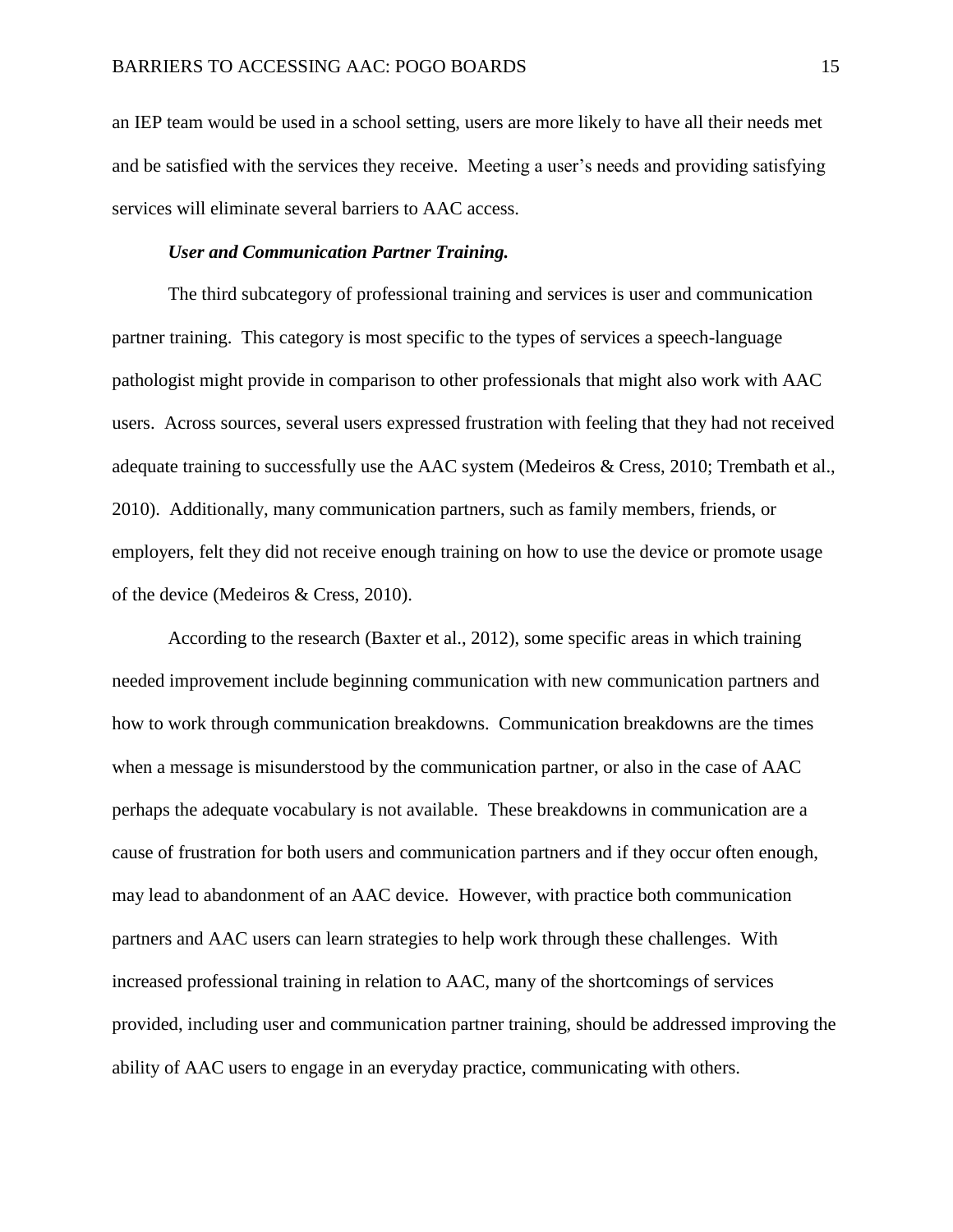| ٠ |  |
|---|--|
| ω |  |
|   |  |
| É |  |
|   |  |

| PROFESSIONAL TRAINING/SERVICES |                              |                    |                  |                  |                   |                   |
|--------------------------------|------------------------------|--------------------|------------------|------------------|-------------------|-------------------|
| <b>ACCESSIBILITY</b>           | Inadequate                   | Lack of support    | Lack of local    | Limited          |                   |                   |
| TO SERVICES                    | professional<br>training and | professionals and  | AAC services     | technological    |                   |                   |
|                                |                              | services available | Baxter et al.,   | support (Baxter  |                   |                   |
|                                | knowledge about              | (Mukhopadhyay      | 2012)            | et al., 2012)    |                   |                   |
|                                | AAC to provide               | & Nwaogu, 2009;    |                  |                  |                   |                   |
|                                | best services                | Johnson, et al.,   |                  |                  |                   |                   |
|                                |                              | 2006)              |                  |                  |                   |                   |
|                                | (Light &<br>McNaughton,      |                    |                  |                  |                   |                   |
|                                | 2012; Trembath               |                    |                  |                  |                   |                   |
|                                | et al., 2010;                |                    |                  |                  |                   |                   |
|                                | Beukelman &                  |                    |                  |                  |                   |                   |
|                                | Mirenda, 2013)               |                    |                  |                  |                   |                   |
| <b>LIMITATIONS</b>             | Lack of                      | Professional       | Lack of          | Lack of system   | Lack of           | Skills learned in |
| OF SERVICES                    | collaboration                | insensitivity to   | planning ahead   | updates as       | vocab or          | therapy may not   |
| PROVIDED                       | between                      | cultural and       | for future use   | needs change     | vocab             | be generalized to |
|                                | professionals                | familial           | $\&$ Saito $\&$  | (Johnson et al., | updates           | everyday usage    |
|                                | Baxter et al.,               | preferences (Saito | Turnbull, 2007)  | 2006)            | (Trembath         | (Baxter et al.,   |
|                                | 2012; Beukelman              | & Turnbull, 2007)  |                  |                  | $et$ al, $2010$ ) | 2012)             |
|                                | & Mirenda,                   |                    |                  |                  |                   |                   |
|                                | 2013)                        |                    |                  |                  |                   |                   |
| USER/COMM.                     | Insufficient                 | Communication      | Parents/other    | Unclear family   | Lack of           | Lack of ways to   |
| PARTNER                        | training for users           | partners not able  | comm. partners   | expectations     | ways to           | deal with         |
| TRAINING                       | (Trembath et al.,            | to understand the  | lack training in | place stress on  | introduce         | communication     |
|                                | 2010)                        | device (Johnson et | how to respond   | family and user  | device to         | breakdowns        |
|                                |                              | al., 2006)         | to the device to | (Bailey,         | new comm.         | (Baxter et al.,   |
|                                |                              |                    | promote usage    | Parette, Stoner, | partners          | 2012)             |
|                                |                              |                    | (Medeiros &      | Angell, &        | (Baxter et        |                   |
|                                |                              |                    | Cress, 2010)     | Carroll, 2006)   | al., 2012)        |                   |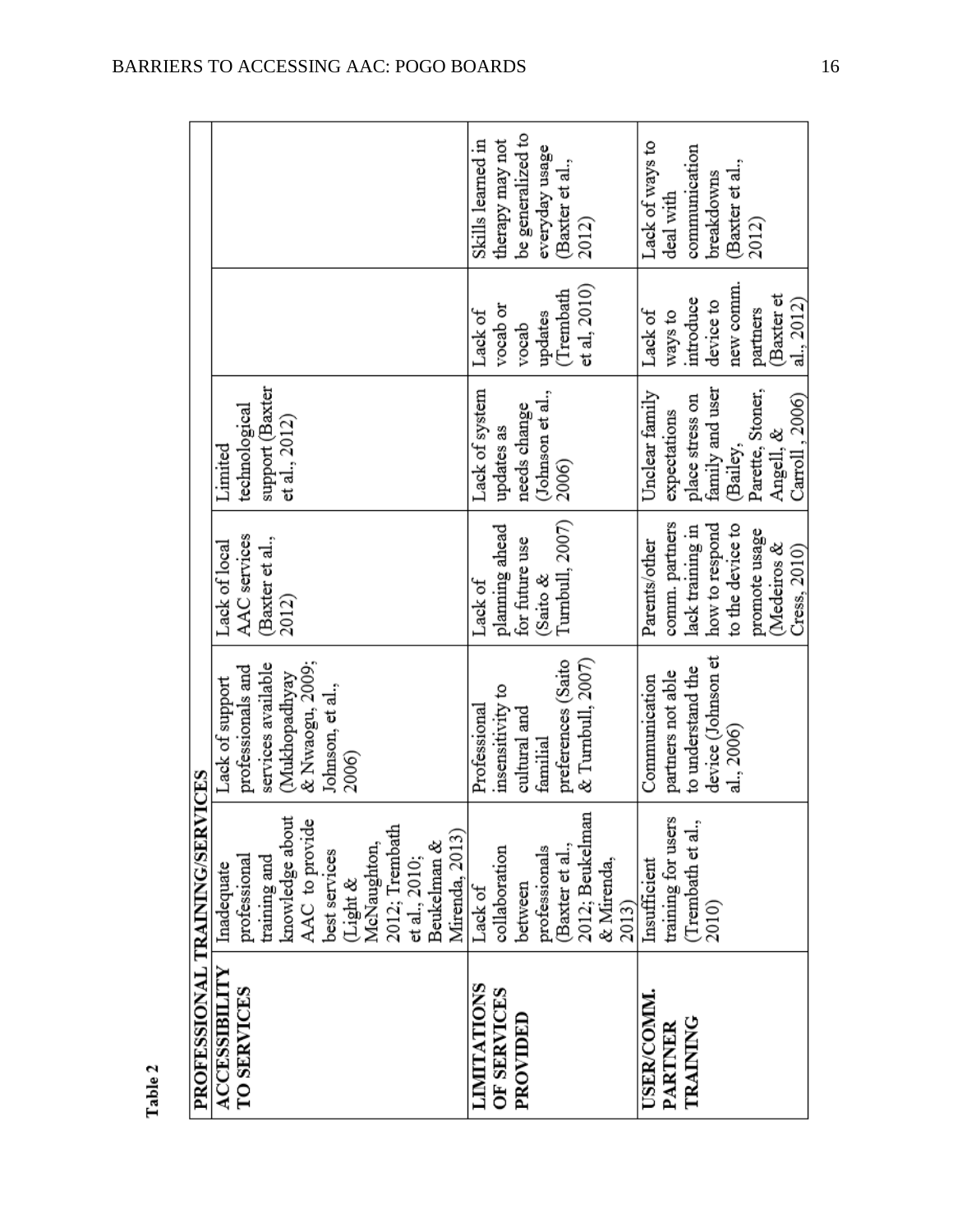#### **Device Limitations.**

The third category of barriers to AAC use to address is device limitations. A complete list of barriers related to device limitations can be found in Table 3. A few specific barriers as well as the subcategories of device limitations including general limitations, device access limitations, and voice output limitations will be addressed below.

#### *General.*

Within the category of device limitations there is a group of general limitations as well as limitations more specifically related to physical characteristics of the device and voice output. General device limitations are addressed in this section. While technology has made many improvements over the years that have led to better and better AAC devices, users still find that there are some areas in which the technology could be improved. For instance, many AAC users also make use of other technologies, such as cell phones, and not all AAC devices are compatible with these other technologies at this time (DeRuyter et al., 2006; Light & McNaughton, 2012). Furthermore, another issue within the general category of device limitations is the need for backup equipment when a device breaks down and the amount of time an AAC device spent in repair (Bailey et al., 2006; Baxter et al., 2012; Saito & Turnbull, 2007). However, one "barrier" to AAC use that may not actually truly be a barrier but was included in this category is the situation in which an AAC user uses another method of communication other than his or her device because the other method is easier (Bailey et al., 2006). This does not mean that the AAC device is difficult to use by any means, but just shows that we prefer to communicate in the quickest and least energy-expending way possible.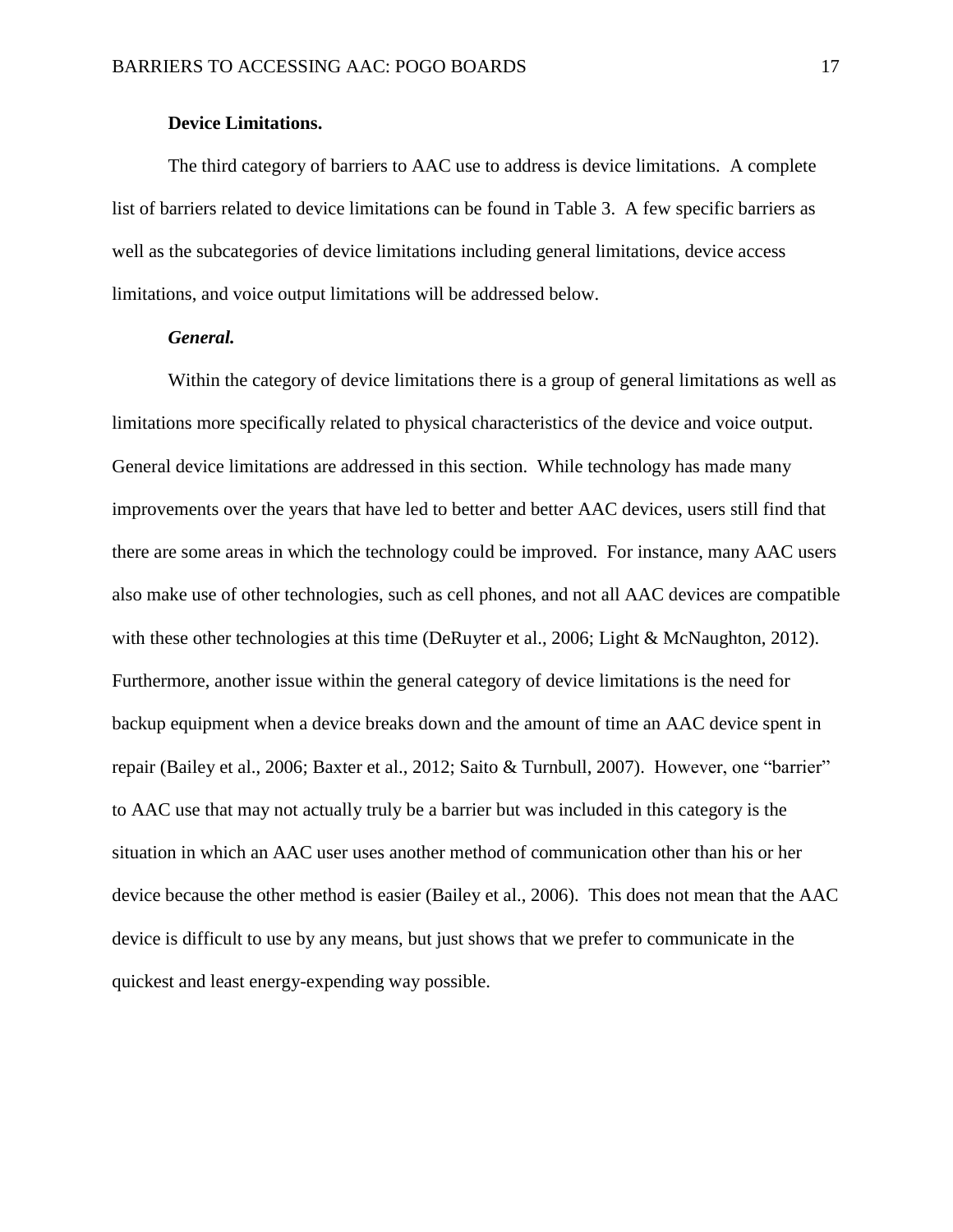#### *Device Access Limitations.*

Additionally, the device limitations category also has a subcategory specifically addressing device accessibility in relation to its physical characteristics. These include characteristics such as the physical size, weight of the device, and the inability to easily mount or transport with the user (Bailey et al., 2006; Baxter et al., 2012; Trembath et al., 2010). Additionally, high tech devices are simply not appropriate for use in certain settings, such as those with significant water hazards, for the obvious reason that electricity and water do not mix (Bailey et al., 2006; Harris, 2007). While this does not mean we should discontinue the use of high tech devices simply because they are not available for use in all settings, it does mean that we have to plan ahead and provide alternate forms of communication for these settings.

#### *Voice Output Limitations.*

A third subcategory of device limitations is also present and focuses solely on the voice output limitations of devices with such capabilities. While not all AAC users may use voice output, many do. As several individuals felt that voice output could be improved, this is an area of AAC that could present a significant barrier to someone using AAC if they were dissatisfied with the capabilities of their device. Some users felt that the quality of speech output was lacking in general (Creer, Cunningham, Green, & Yamagishi, 2013; Bailey et al., 2006; Trembath et al., 2006). Others found it frustrating that many voice output devices are not yet compatible to use with languages other than English or integrating multiple languages (Baxter et al., 2012).

With non-English languages, and with some English words as well, mispronunciation of words can be a major problem for users causing their own frustration and that of other communication partners who may struggle to understand them (Baxter et al., 2012). Another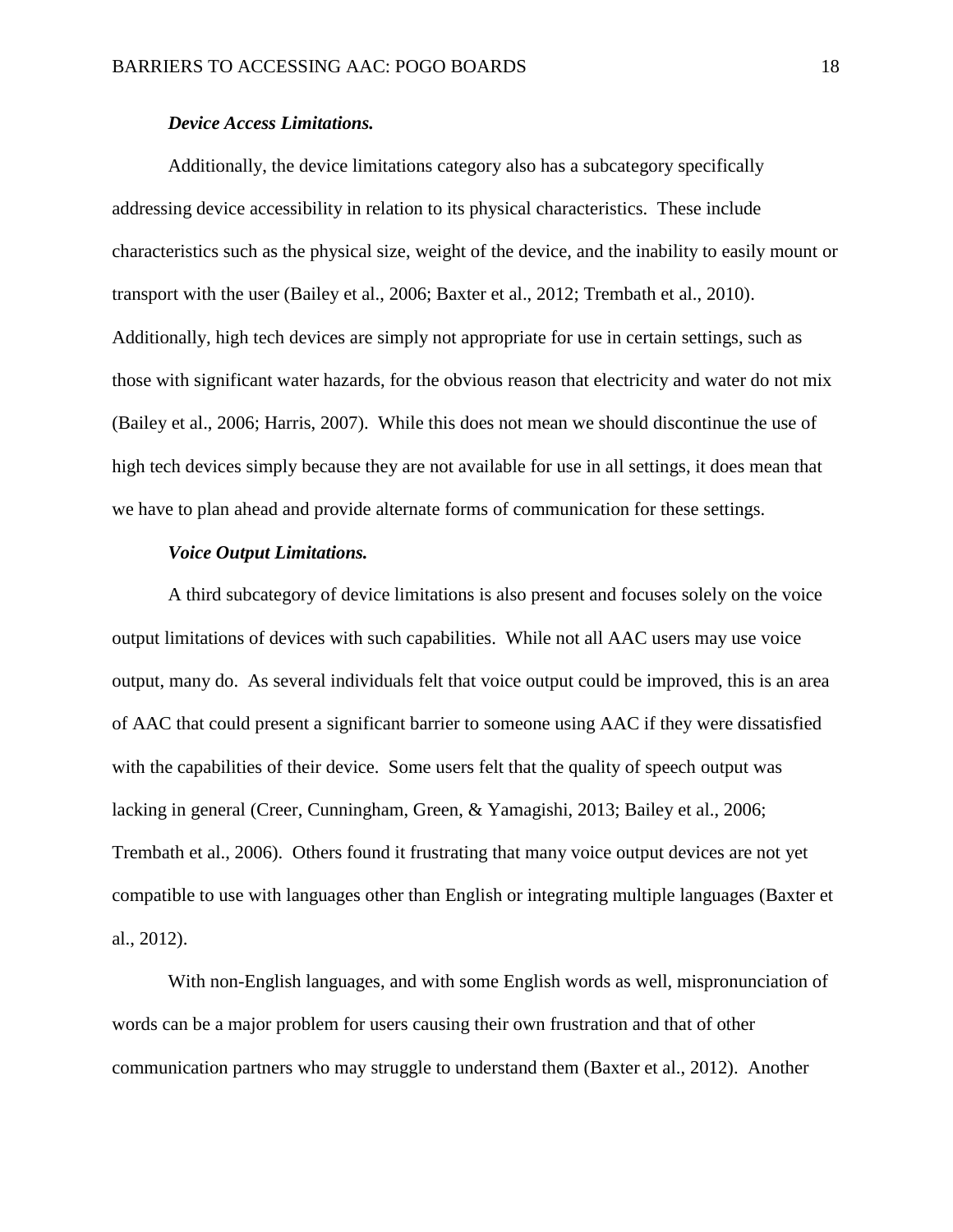challenge of voice output devices is that some users suffer embarrassment using a voice that is not their own (Baxter et al., 2012). While technology has made it possible to use one's own voice and integrate it into AAC technology in some situations, this is not possible for all AAC users. This means that voice options that suit the user are extremely important. Characteristics of voice to be considered include: user gender, age, and regional dialect. If an individual cannot find a voice to fit them and becomes frustrated enough with the mispronunciation of words, these are considered barriers to AAC access and may result in abandonment of the device.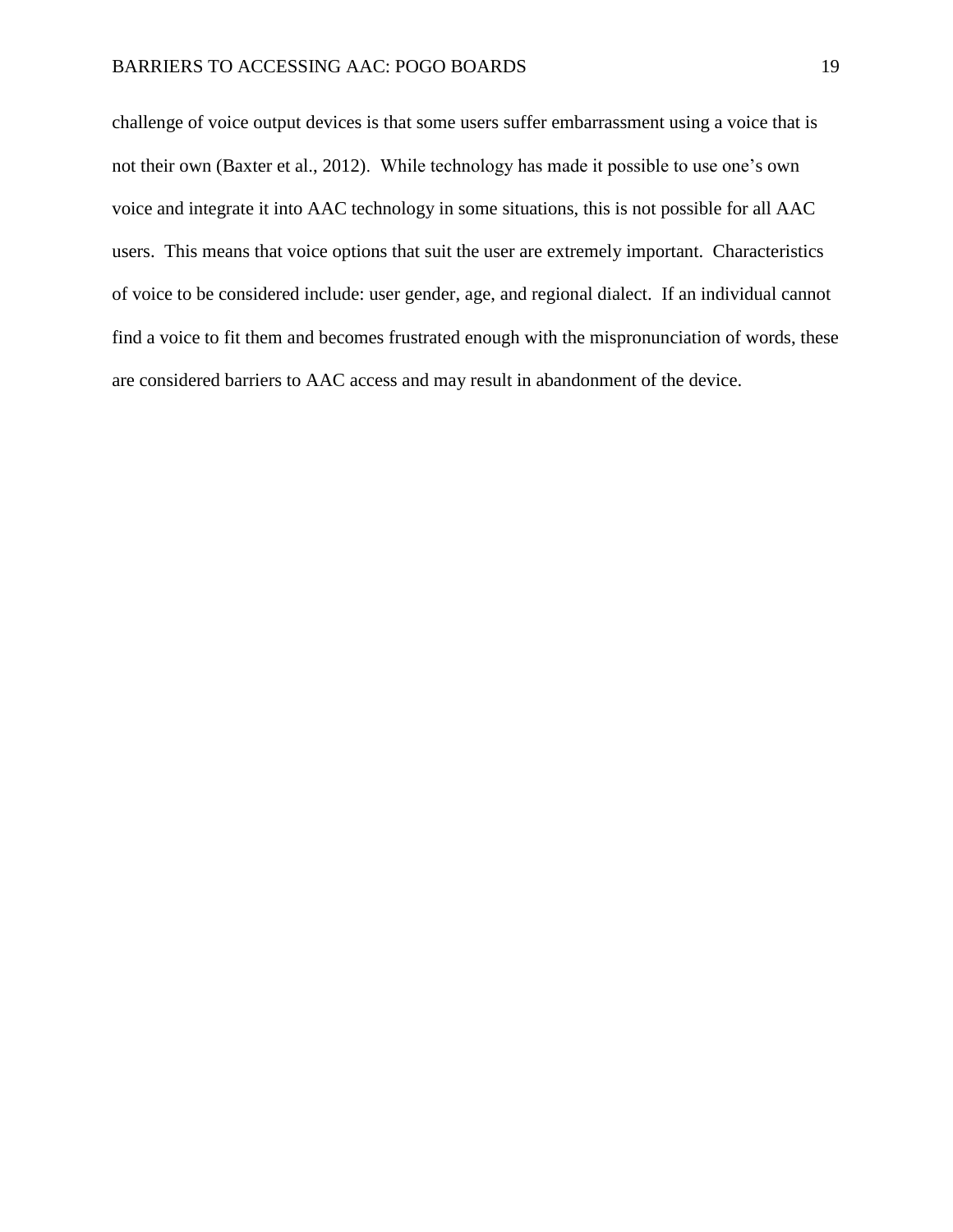Table 3

|             | DEVICE LIMITATIONS                       |                    |                     |                      |                                |                 |
|-------------|------------------------------------------|--------------------|---------------------|----------------------|--------------------------------|-----------------|
| General     | Many AAC devices do not                  | Device             | Need for backup     | Device               | Device not                     | Frustration     |
|             | easily integrate with other              | programming too    | equipment, and      | breakdown, too       | needed for                     | with length of  |
|             | current technology, (ex. cell            | complex for user   | services (Baxter    | unpredictable, too   | some                           | time needed to  |
|             | phones) making it difficult              | (Bailey et al.,    | et al., 2012)       | much time in         | communication                  | compose         |
|             | for users to use device and              | 2006)              |                     | repair (Saito &      | situations, non-               | message         |
|             | other technology already in              |                    |                     | Turnbull, 2007;      | symbolic                       | (Baxter et al., |
|             | place (Light & McNaughton,               |                    |                     | Bailey et al., 2006; | communication                  | 2012)           |
|             | 2012; DeRuyter et al, 2007               |                    |                     | Baxter et al., 2012) | easier (Bailey,                |                 |
|             |                                          |                    |                     |                      | et al., 2006)                  |                 |
| Device      | Many of life's activities do             | Limited            | Inadequate          | Device too           | Physical impairment of         |                 |
| Access      | not easily lend themselves to            | accessibility due  | availability of     | big/heavy for        | potential user (Baxter et al., |                 |
| Limitations | using a high tech AAC                    | to physical        | services related to | young users          | 2012)                          |                 |
|             | device due to necessity of               | characteristics of | mounting or         | (Baxter et al.,      |                                |                 |
|             | keeping the device clean and             | device, mounting   | portability of      | 2012)                |                                |                 |
|             | dry: bathroom, showering,                | issues, etc.       | device (Bailey et   |                      |                                |                 |
|             | swimming, gardening, etc.                | (Trembath, et al., | al., 2006;          |                      |                                |                 |
|             | (Harris, 2007; Bailey et al.,            | 2010)              | Trembath, et al.,   |                      |                                |                 |
|             | 2006)                                    |                    | 2010)               |                      |                                |                 |
| Voice       | Poor quality speech output;              | User               | Frustration with    | Voice limitations    | Device output limitations      |                 |
| Output      | lack of appropriate speech               | embarrassment      | mispronunciation    | for those who        | with too much background       |                 |
| Limitations | output (Trembath et al, 2010; when voice |                    | of words (Baxter    | speak languages      | noise (Baxter et al., 2012)    |                 |
|             | Bailey et al., 2006; Creer,              | output was not     | et al., 2012)       | other than English   |                                |                 |
|             | Cunningham, Green, &                     | their own          |                     | or multiple          |                                |                 |
|             | Yamagishi, 2013)                         | (Baxter et al.,    |                     | languages (Baxter    |                                |                 |
|             |                                          | 2012)              |                     | et al., 2012)        |                                |                 |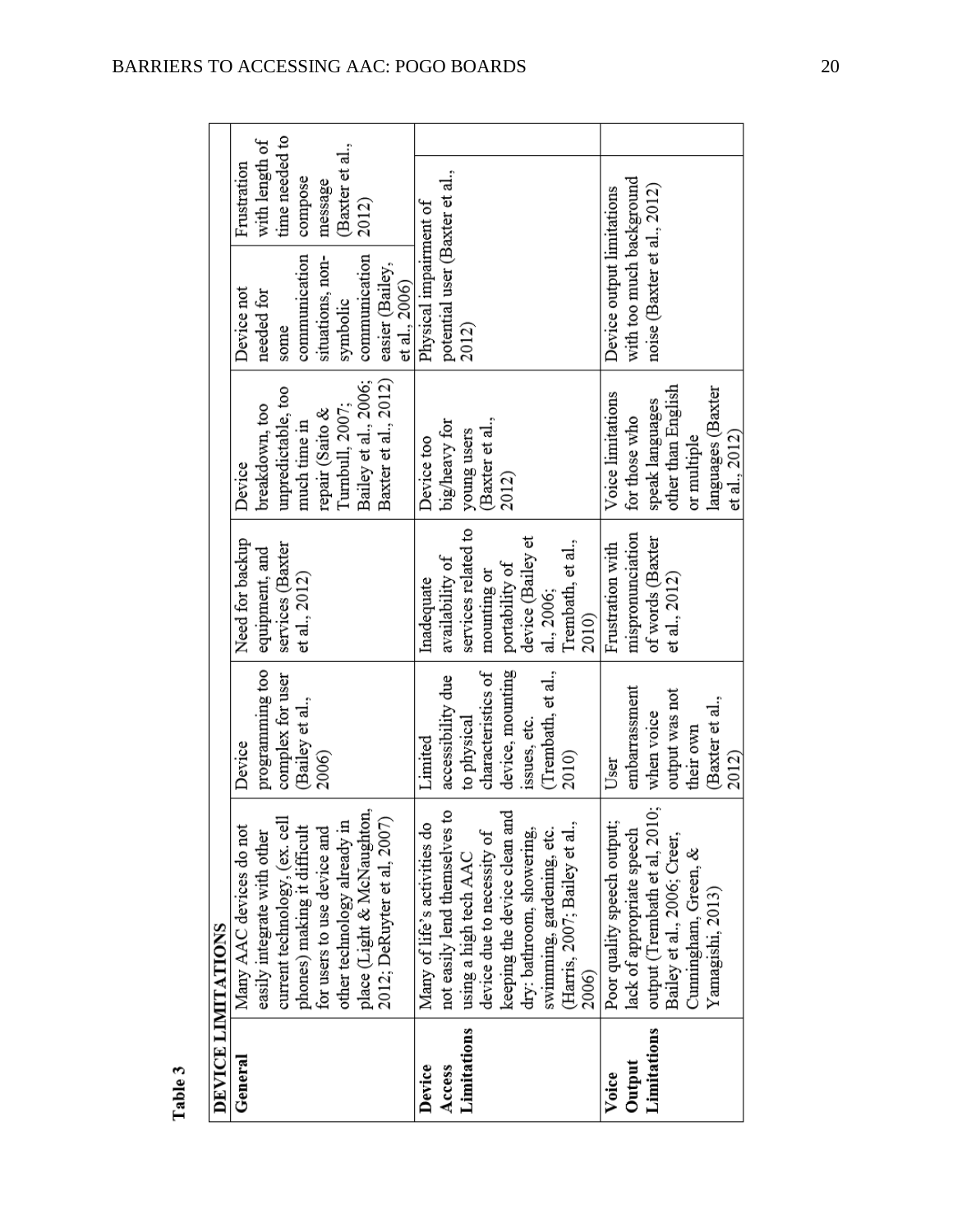#### **Opportunities for Use.**

A final category to consider with barriers to AAC access is opportunities for use. Opportunities for use encompassed many situations in which the ability to use AAC to communicate may have been limited. For example, a student user may have an AAC device that they use while in a resource room, but not in the mainstream classroom. Or perhaps a student

**Table 4** has access to their device in the classroom, but only when at their desk and not during floor time or recess (Bailey et al., 2006; DeThorne & Hengst, 2010). Whenever an individual is unable to have access to their communication device they miss potential opportunities to engage in communication with others (Johnson et al., 2006). Additionally, users may be offered several opportunities to use the device but may not have as many opportunities to use the device independently (Kangas, 2007). Others may avoid using their device because of a stigma associated

with it, or because they feel less confident with the device. One way to help deter a stigma and increase confidence of using the device is to model use of the device (Kangas, 2007). If professionals and communication partners are willing to model use of the device with the user, all will become more familiar with the device.

One additional barrier related to opportunities of use and accessing AAC is funding. While funding for many devices is provided through insurance, insurance can have certain stipulations or limitations to what will be covered (Trembath et al., 2010). For instance, devices that are deemed to solely be used for communication purposes can be covered, while if another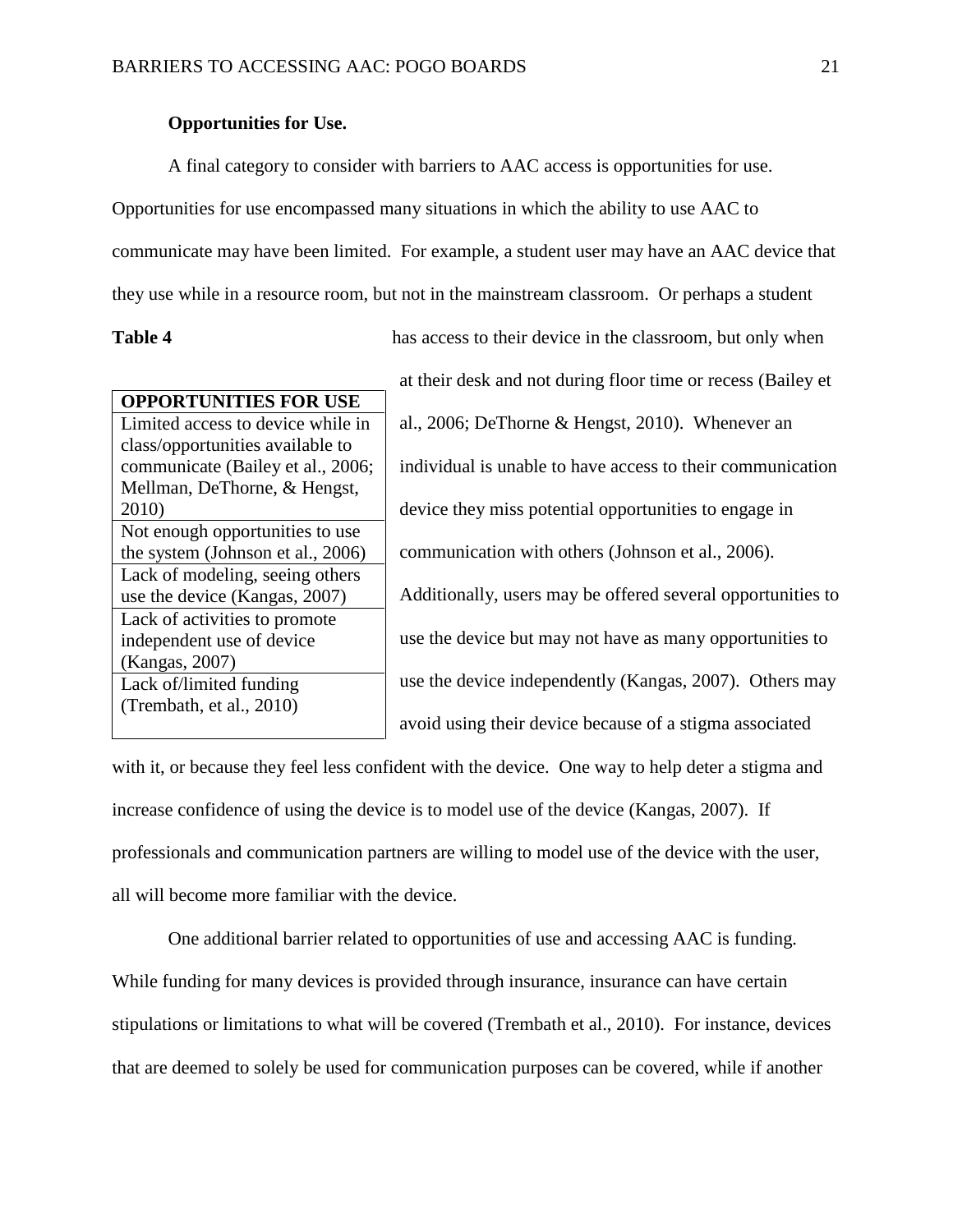individual wished to use a computer for communication, the computer may not be fully covered, or the individual may have to pay part of expenses in order to have access to anything other than the specific application used for communication. Furthermore, some users may wish or need to have more than one communication system in place, either for different settings or as an alternate to another as high tech options occasionally malfunction. All of these variables can add costs to families who may very likely already have their fair share of medical expenses. Furthermore, funding is an important issue in the United States and other countries as well when an individual seeks to use AAC (Mukhopadhyay & Nwaogu, 2009; Trembath et al., 2010).

#### **Insights to Barriers**

When further dissecting the barriers of AAC use, it became clear that while the categories used were helpful in organizing the information, many of the barriers could have been placed in more than one category. Furthermore, barriers placed in one category can affect other categories as well. For example, if AAC system is used that an individual and their family members has difficulty navigating or does not understand how to program, the family is less likely to participate in modeling and using the AAC system and the user may feel that they are not receiving enough support (Johnson, Inglebret, Jones, & Ray, 2006; Lund & Light, 2006; Medeiros & Cress, 2010; Mukhopadhyay & Nwaogu, 2009).

The realization that the barriers to AAC access in different categories can also be closely related also brings up an important second point. Despite how well a device is equipped for a specific individual's needs, if the individual does not receive adequate services and support from others, it is highly likely that the individual will not become a successful AAC user. The part that professionals play in providing services and preparing both users and their families and communication partners is vital to successful AAC adoption (Beukelman & Mirenda, 2013;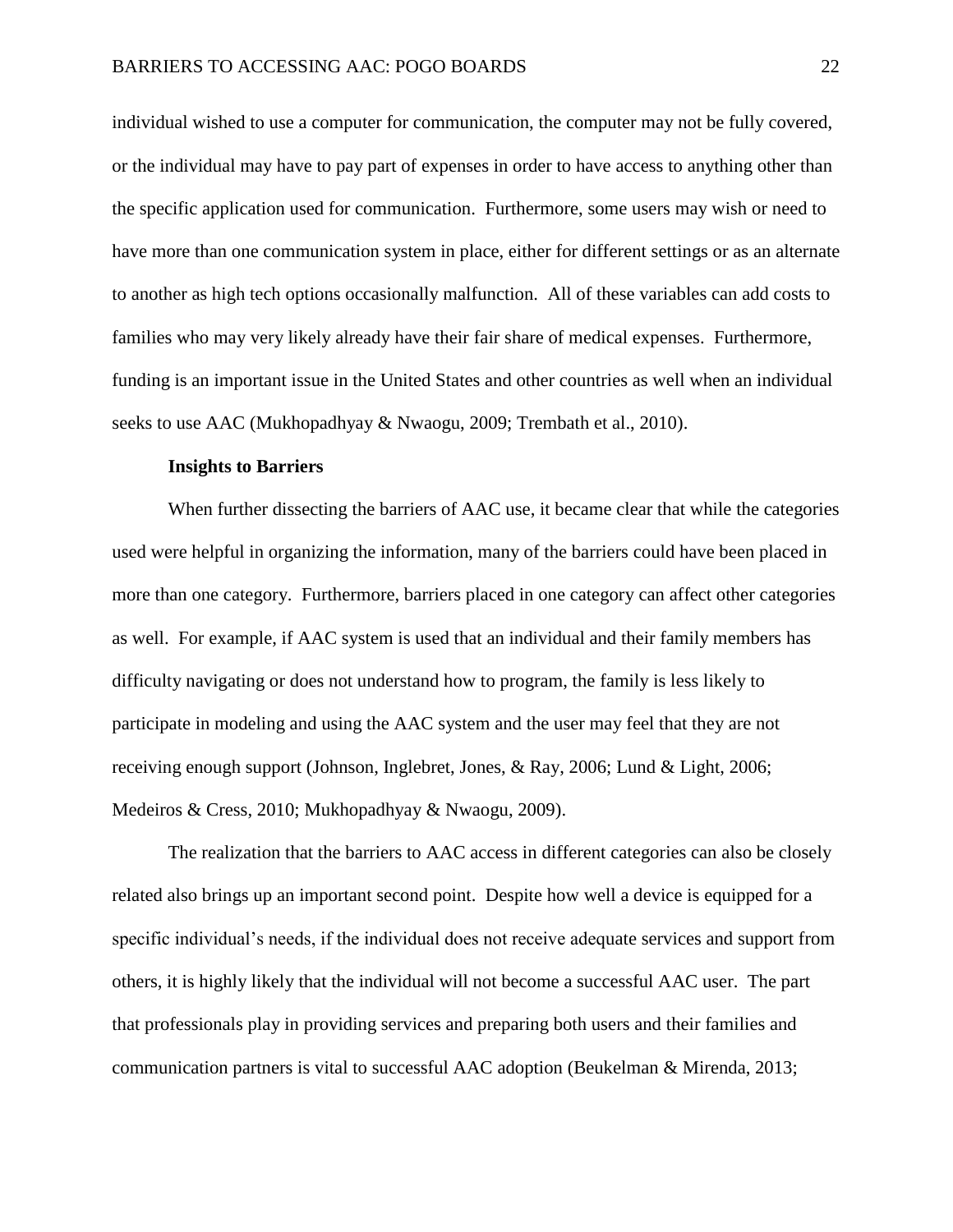Light & McNaughton, 2012; Trembath et al., 2010). Additionally, the role that families and other communication partners play in an AAC user's exploration and use of different communication methods should not be forgotten. A communication partner that is willing to be patient with an AAC user can help reduce their frustration with the device and can model how to use the device, both giving the AAC user extra practice with the device and putting the device in a positive light (Medeiros & Cress, 2010). That being said, there still are many important features of a device to consider when choosing an AAC device for an individual who would benefit from AAC, which leads into the second portion of the discussion at hand.

#### **Pogo Boards**

The second portion of this study looks specifically at the AAC technology Pogo Boards and compares the application to the barriers identified previously to determine if Pogo Boards could reduce or eliminate any of these barriers for potential AAC users. Because Pogo Boards is a relatively new technology, limited sources of information were available on the application. However, a trial period during which the application was used helped to determine what barriers to AAC may be successfully addressed by Pogo Boards.

#### **Pogo Boards and Misconceptions**

The first major area of barriers were misconceptions, beliefs and support issues. While Pogo Boards certainly does not address some of the misconceptions held by others directly, it may serve to help reduce stigma and poor attitude toward AAC technology because the application runs on iPods and iPads (Talk To Me Technologies, 2013), which are becoming quite common technology in today's world. Pogo Boards users can access their communication boards from computers, iPods, and iPads eliminating the need for specialized equipment or technology to be able to communicate. Especially for younger users, options that use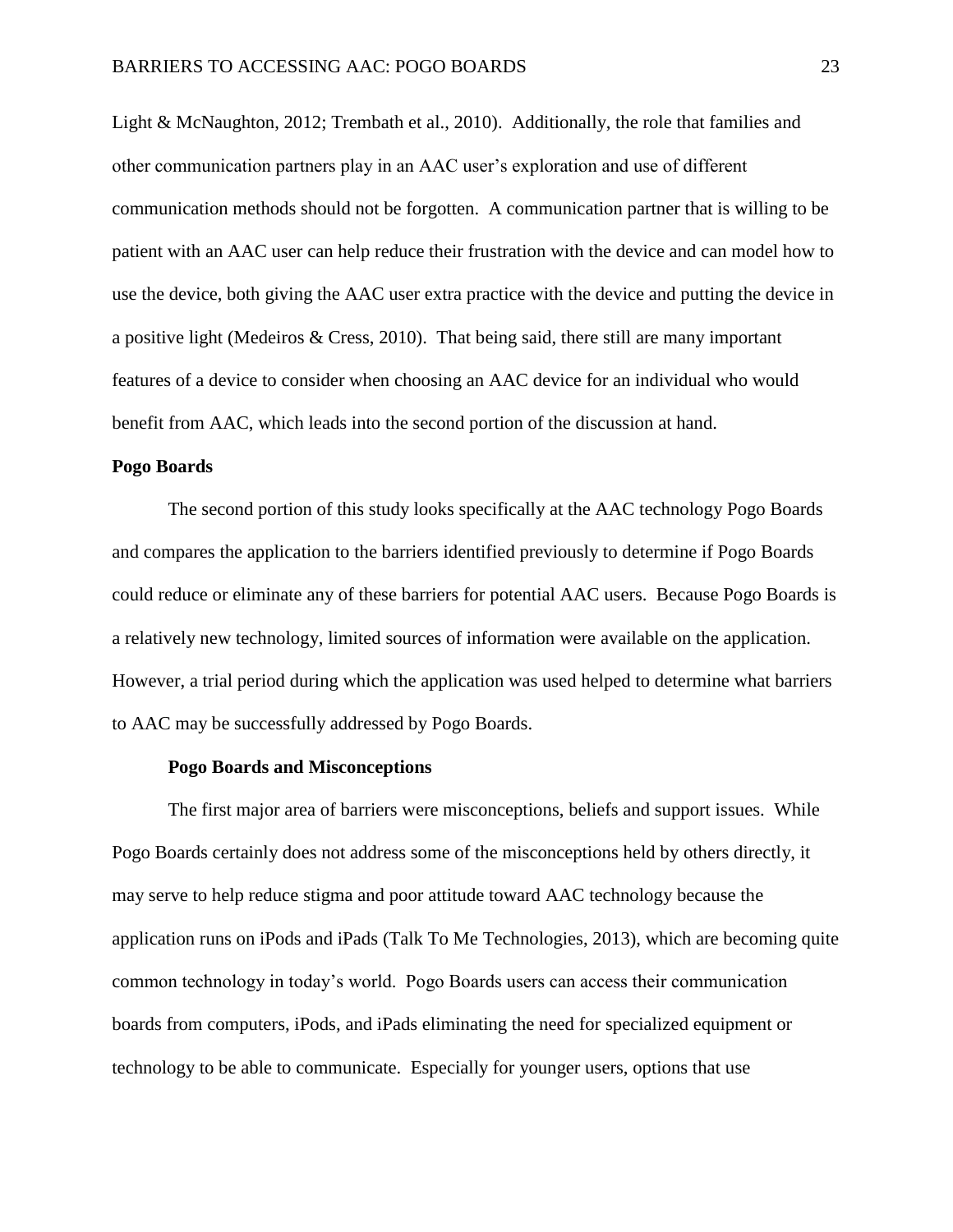mainstream devices, such as Pogo Boards, may be a good choice as they allow students to feel they fit in with other students and the technologies they may also have access to. Additionally, a mainstream device such as the iPod or iPad allows users access to other technologies such as the internet or music, which may provide users with additional conversation topics with peers.

#### **Pogo Boards and Professional Services**

Looking at the next category of barriers, professional training and services, while a type of AAC is unlikely to completely change the services offered by a professional, Pogo Boards does offer some benefits to professionals. Taking advantage of such benefits may help professionals to become more effective as they can spend less time concerned with the technology aspect of helping individuals who are AAC users and spend more time working on what types of situations and therapy will be most effective in helping teach their clients how to become effective communicators using AAC (Talk To Me Technologies, 2013). One benefit for users and professionals in the area is the fact that Pogo Boards is a locally-based technology. Additionally, Talk To Me Technologies (2013), the company that created the application Pogo Boards offers contact information online, allowing any user the opportunity to ask a question or for assistance and receive a timely response.

Another benefit of the application Pogo Boards is that users are able to share their boards with others. Boards can be shared using Pogo Boards' website and application, or can be emailed as a pdf format (Talk To Me Technologies, 2013). While the pdf format wouldn't allow the receiver access to voice output, etc. a pdf version of the board would make a suitable low tech communication option, or a good backup choice in case of technology malfunction (Talk To Me Technologies, 2013). Not only can boards be shared with others, this allows users access to premade boards and activities using Pogo Boards. This can save professionals, users, and their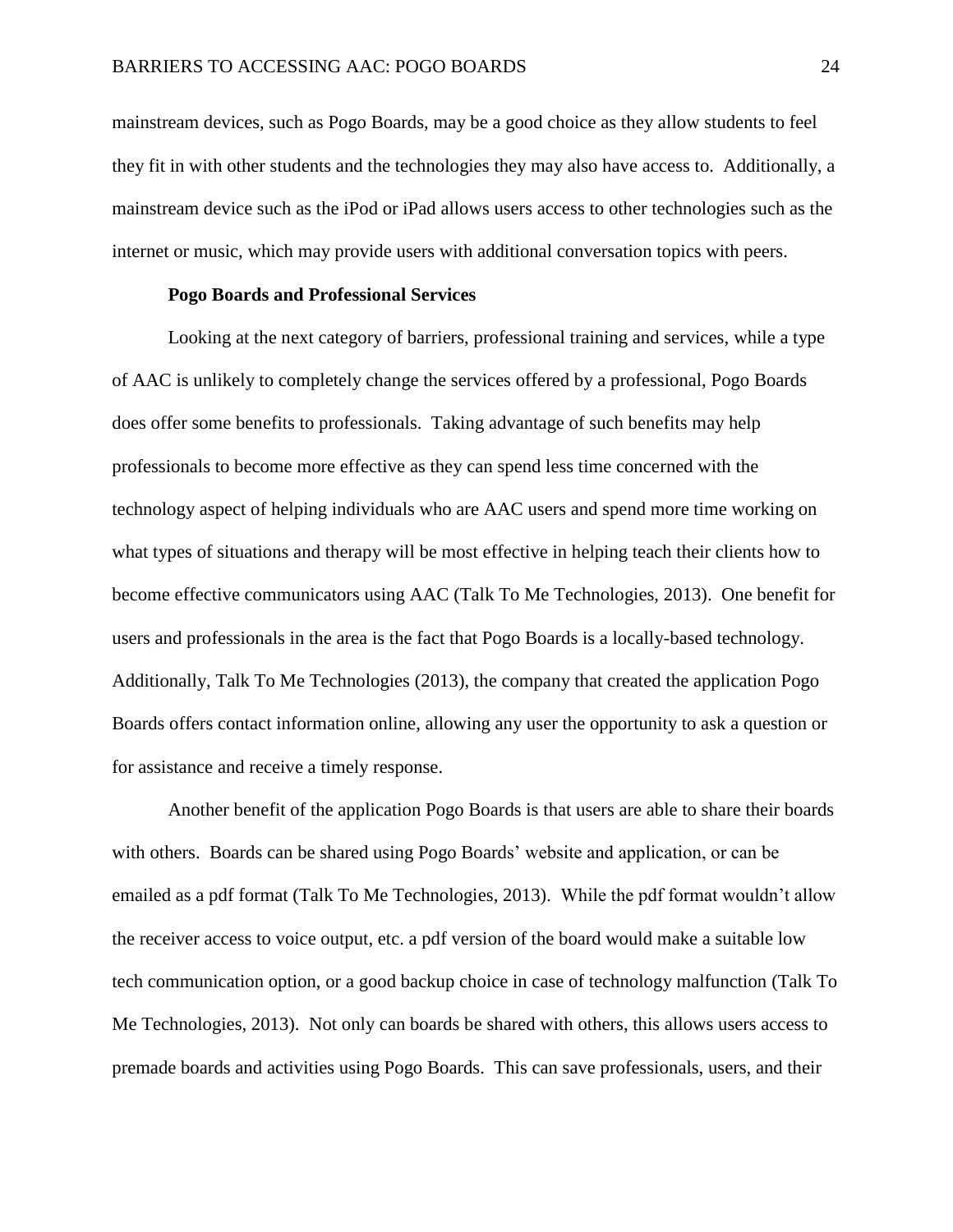families a great deal of time as they do not need to re-create the most basic boards. Additionally, any pre-made board can be adjusted to fit the specific needs of the user and saved to the user's account for future use (Talk To Me Technologies, 2013).

Along with the possibility to access already created boards in the future, any boards, the user's or those who are public and available to anyone, can also be accessed anywhere that an individual has internet access. Because this service is internet-based, this eliminates the need to remember multiple discs, like many symbol systems use (Talk To Me Technologies, 2013). Furthermore, the cost to have access to the number of symbol systems that Pogo Boards allows users access to is significantly lower than if these symbol systems had been separately purchased. This idea will be addressed in further detail below.

#### **Pogo Boards and Device Limitations**

When considering the category of device limitations, including device access limitations and voice output, Pogo Boards addresses several of the potential barriers investigated. For example, because Pogo Boards is used on devices such as computers, iPods, and iPads, this AAC technology may integrate more easily with current technologies that AAC users find just as important as the general public, such as cellphones and internet. For example, devices like the iPad now have apps that can be downloaded for texting. Additionally, creating communication boards with Pogo Boards is very intuitive and can be done with minimal training. For those who would like a little more training before beginning, Talk To Me Technologies offers tutorials on their Pogo Boards website (Talk To Me Technologies, 2013).

When looking at the subcategory of device access limitations, it becomes clear that the use of Pogo Boards in conjunction with an iPod/iPad/iPhone may have some important benefits for AAC users. For users who are able to manually select, this technology combination provides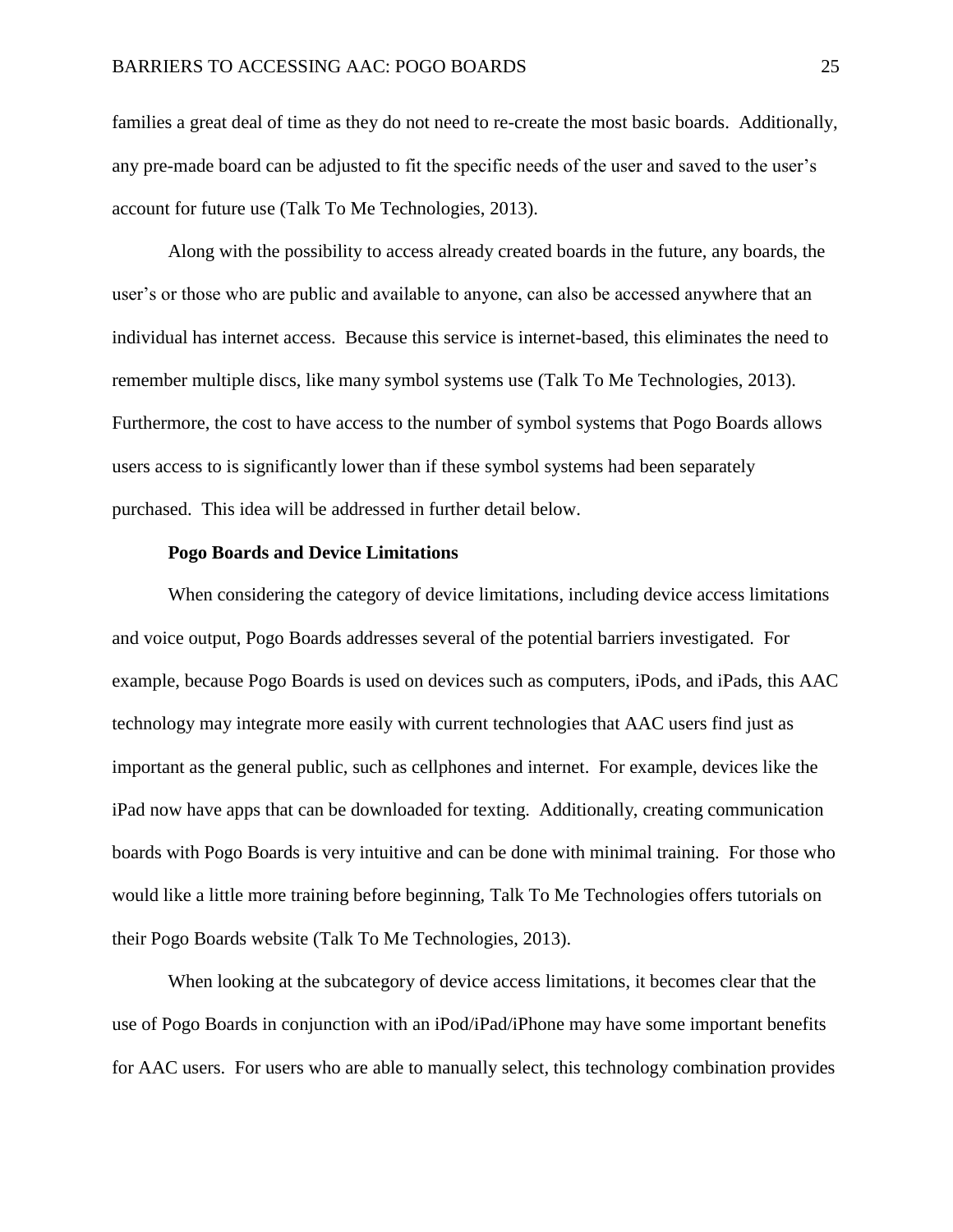a very lightweight and portable option, with iPads weighing around a pound and iPods even less (Apple Inc, 2014). This is comparable with some of the other lightest devices designed for AAC use, and may be considerably lighter than others (DynaVox, 2014; Saltillo Corporation, 2014).

Additionally, Pogo Boards does not operate on iPod/iPad exclusively. The application can also be used to create boards for other communication devices as well. When a communication device is purchased for a user, the device itself has the capabilities for communication but often does not have a vocabulary set from which to choose from. These must often be purchased along with the physical device (Mayer-Johnson, 2014). When one chooses a vocabulary set, they are often choosing from a specific set of symbols available from one company. Pogo Boards has access to many symbol systems including: PiCS (Color and Black and White), SymbolStix, Mulberry Symbols, AbleNet Symbols, any of your own images, and any images that can be found using an integrated Google search (Talk To Me Technologies, 2013).

Furthermore, one great advantage of Pogo Boards in comparison to other symbol systems offered is the fact that multiple symbol systems can be combined when using Pogo Boards for no additional cost. Many other symbol systems, such as Boardmaker, release the equivalent to expansion packs for vocabulary (Mayer-Johnson, 2014). These addendums often come at extra cost. For example, addendums for Boardmaker cost between as little as fifteen dollars for small sets and hundreds of dollars for larger bundled sets (Mayer-Johnson, 2014). Pogo Boards, on the other hand, does not charge for any additional symbols and vocabulary that are made available on the application and allows users even more options with an integrated Google search for images at no additional cost (Talk To Me Technologies, 2013).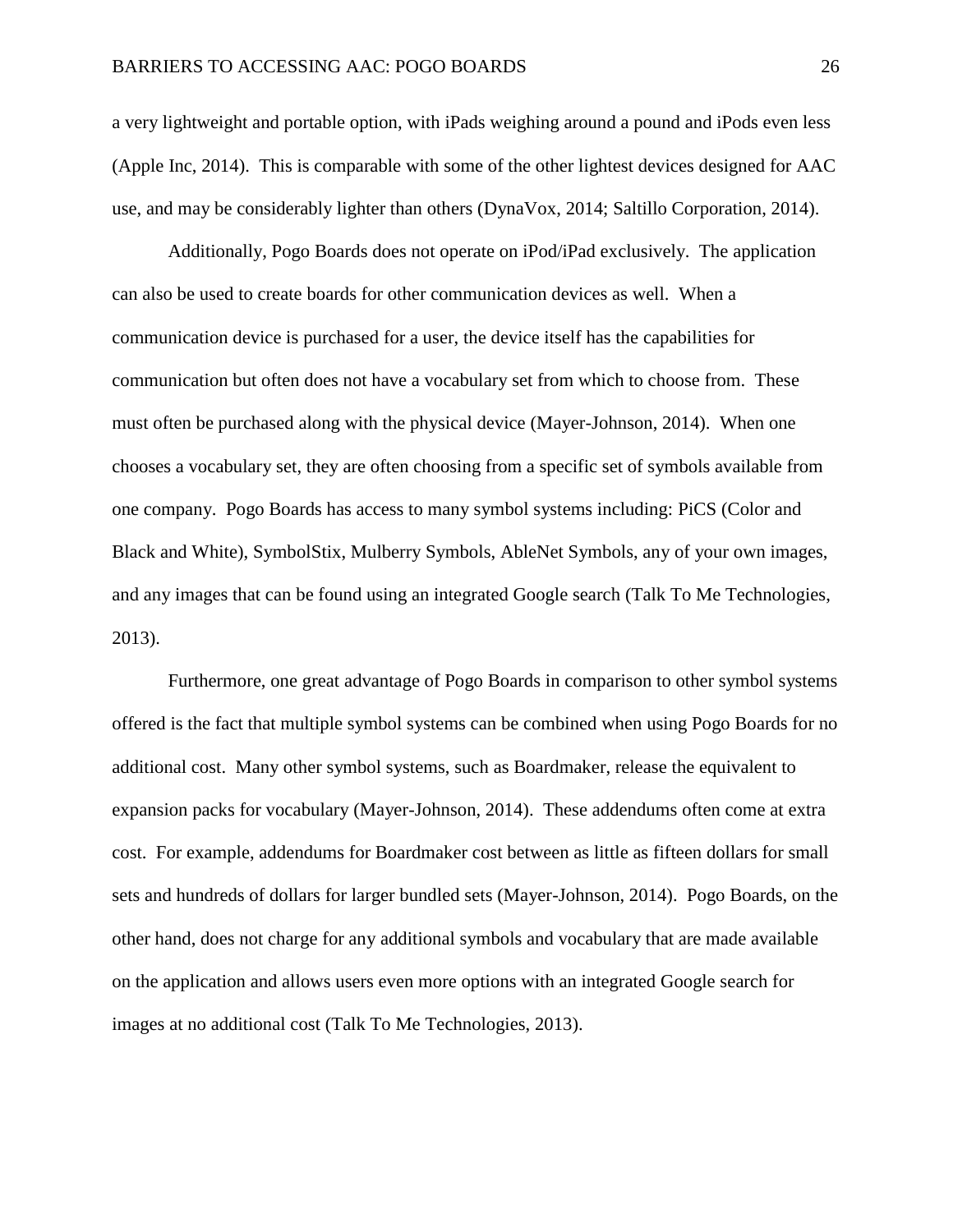One area that AAC users express a great deal of frustration in is the voice output ability of a communication device. Pogo Boards offers users over 40 voices to choose from, in a variety of languages and dialects (Talk To Me Technologies, 2013). For example, there are options for a child speaker, several English choices including U.S. English and UK English, many Spanish choices, and even some fun options like the ability to whisper or shout (Talk To Me Technologies, 2013). Additionally, Pogo Boards gives users the option to record sounds or speech and input it directly into the board (Talk To Me Technologies, 2013). This feature would allow users and professionals to recognize words that are mispronounced early on and make their own recordings of these words, hopefully preventing some of the frustration associated with voice output.

Because Pogo Boards has access to so many symbol systems, it is also a good option for ELL (English Language Learner) students and other individuals working on learning a second language, or for those with AAC needs that speak one language at home and a second at school (Talk To Me Technologies, 2013). While not every language spoken in the world is offered through Pogo Boards, voices for many of the more commonly used languages are available including: English, Spanish, Portuguese, French, and German among many others (Talk To Me Technologies, 2013). Additionally, as text is so easy to add to symbols in Pogo Boards, having words in both languages that the user knows is also a possibility.

#### **Pogo Boards and Opportunities for Use**

A final benefit of Pogo Boards is the affordability of the communication option. AAC devices can cost several thousands of dollars (DynaVox, 2014; Saltillo Corporation, 2014). While these devices can often be obtained through funding of Medicaid, Medicare and other insurance, sometimes individuals have difficulty proving need (Talk To Me Technologies, 2013).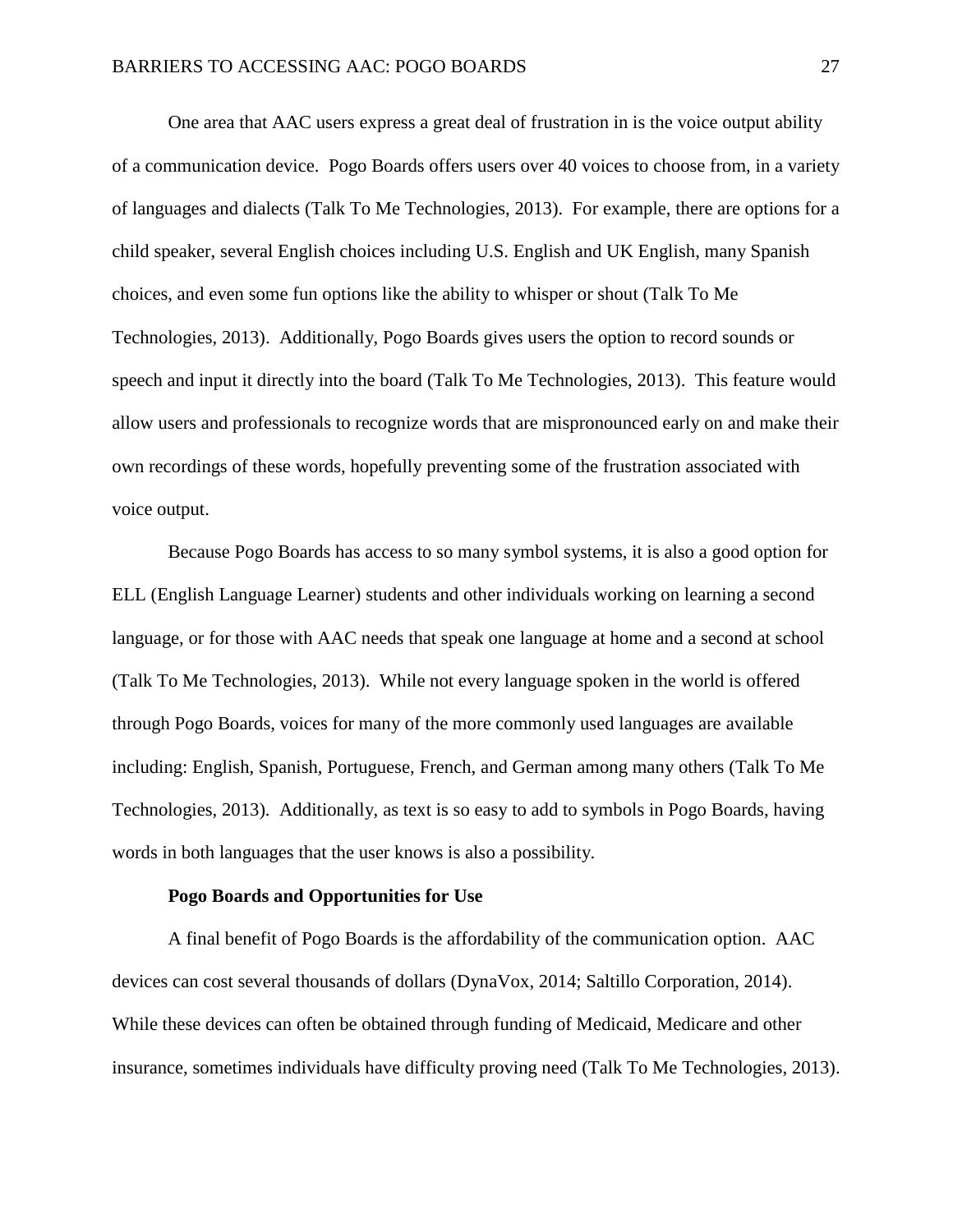Additionally, an individual must pay extra in order to have other functions on such devices, like internet, and this will not be covered by insurance (DynaVox, 2014). While the cost of an iPad would likely not be currently covered by insurance, or at least not in full, it is a much more affordable option for some individuals who may have trouble proving need, or like schools, who may wish to use the technology for multiple students (Talk To Me Technologies, 2013). Furthermore, many individuals may already have the technology needed to use the Pogo Boards application in their home or place of work. Additionally, while there is a fee for access to Pogo Boards services, the cost per user goes down with the number of users and years subscribed to. For instance, a user will have full access to all Pogo Boards has to offer for a month for less than ten dollars (Talk To Me Technologies, 2013). Additionally, if the user purchased a subscription for a year the cost would be just under seventy dollars (see Figure 1 below for more information).

| # of Users 1 Month |            | 1 YEAR  | 2 YEARS 3 YEARS                  |          |
|--------------------|------------|---------|----------------------------------|----------|
|                    | (per user) |         | (per user) (per user) (per user) |          |
| $1 - 4$            | 9.95       | \$69.00 | \$99.00                          | \$129.00 |
| $5 - 10$           | జ          | \$49.00 | \$79.00                          | \$99.00  |
| $11 - 25$          | జ          | \$39.00 | \$59.00                          | \$75.00  |
| $26 - 50$          | జ          | \$29.00 | \$49.00                          | \$65.00  |
| $51 - 75$          | జ          | \$27.00 | \$45.00                          | \$61.00  |
| 76-100             | జ          | \$25.00 | \$42.00                          | \$59.00  |
| 101-150            | జ          | \$23.00 | \$39.00                          | \$55.00  |
| 151-200            | జ          | \$21.00 | \$37.00                          | \$51.00  |
| $201+$             | B          | \$19.00 | \$35,00                          | \$49,00  |

#### **Figure 1**

(Talk To Me Technologies, 2014)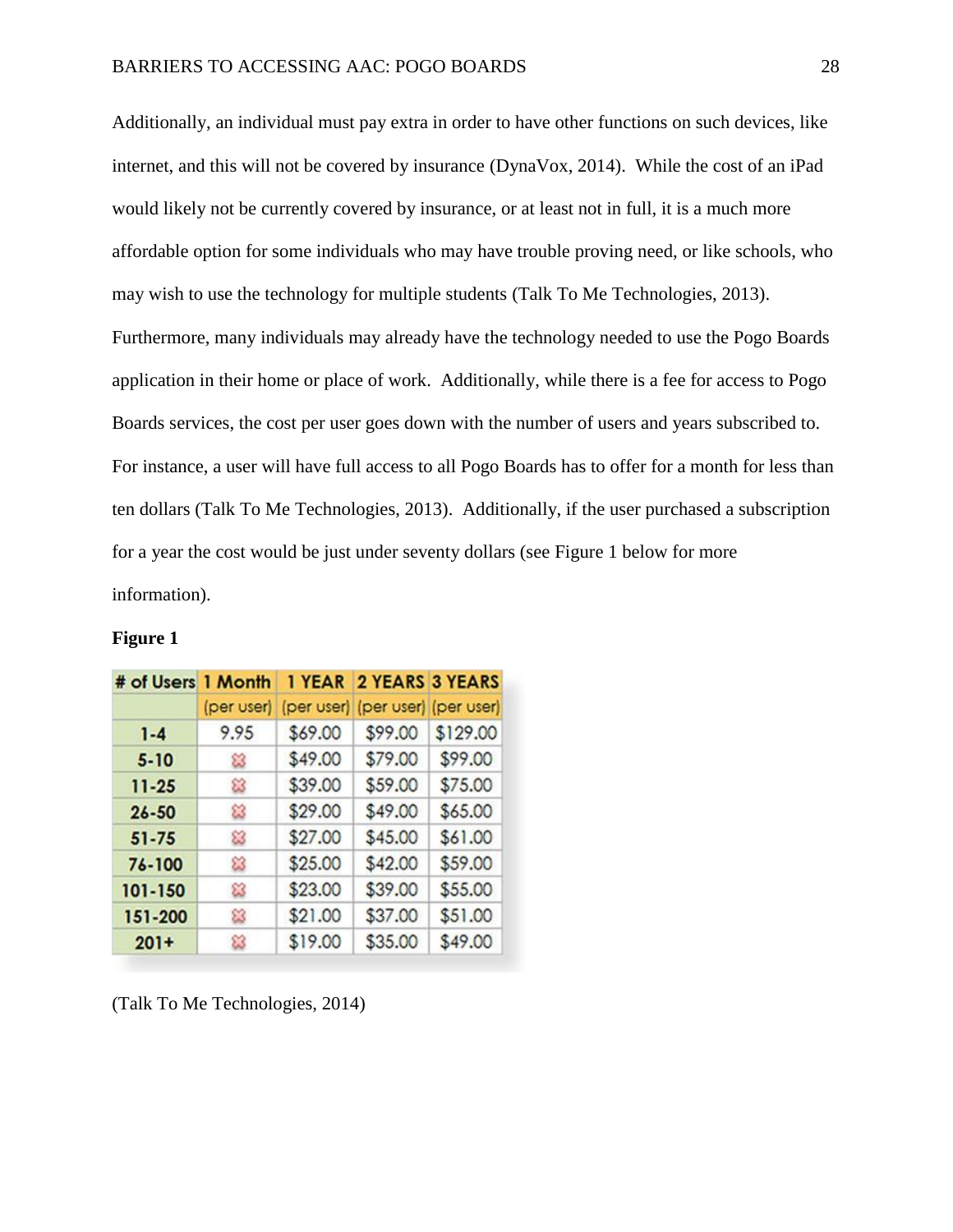Furthermore, a comparison of two similar AAC devices, the DynaVox Maestro (Dynavox, 2014) and the Nova Chat 10 (Saltillo Corporation, 2014) clearly showed the cost advantage of Pogo Boards over specialized communication devices with similar features. The results are illustrated below (see Figure 2 below). Depending on the AAC user's needs the chart may be accurate or the cost of Pogo Boards could be lower or higher based on how long the user would need the device. A one year subscription was chosen as a midpoint because individuals who may need a device for the typical lifespan of a device (about five years) might be more likely to choose a specialized AAC device due to extended service availability and other characteristics. While devices typically last a user up to five years, four more years of Pogo Boards would only cost the user approximately \$200 more, making Pogo Boards and an iPad much more affordable than other options (around \$1000 compared to \$4000-\$8000), especially for users having difficulty with insurance companies covering a device.



**Figure 2**

(DynaVox, 2014; Saltillo Corporation, 2014; Talk To Me Technologies, 2013)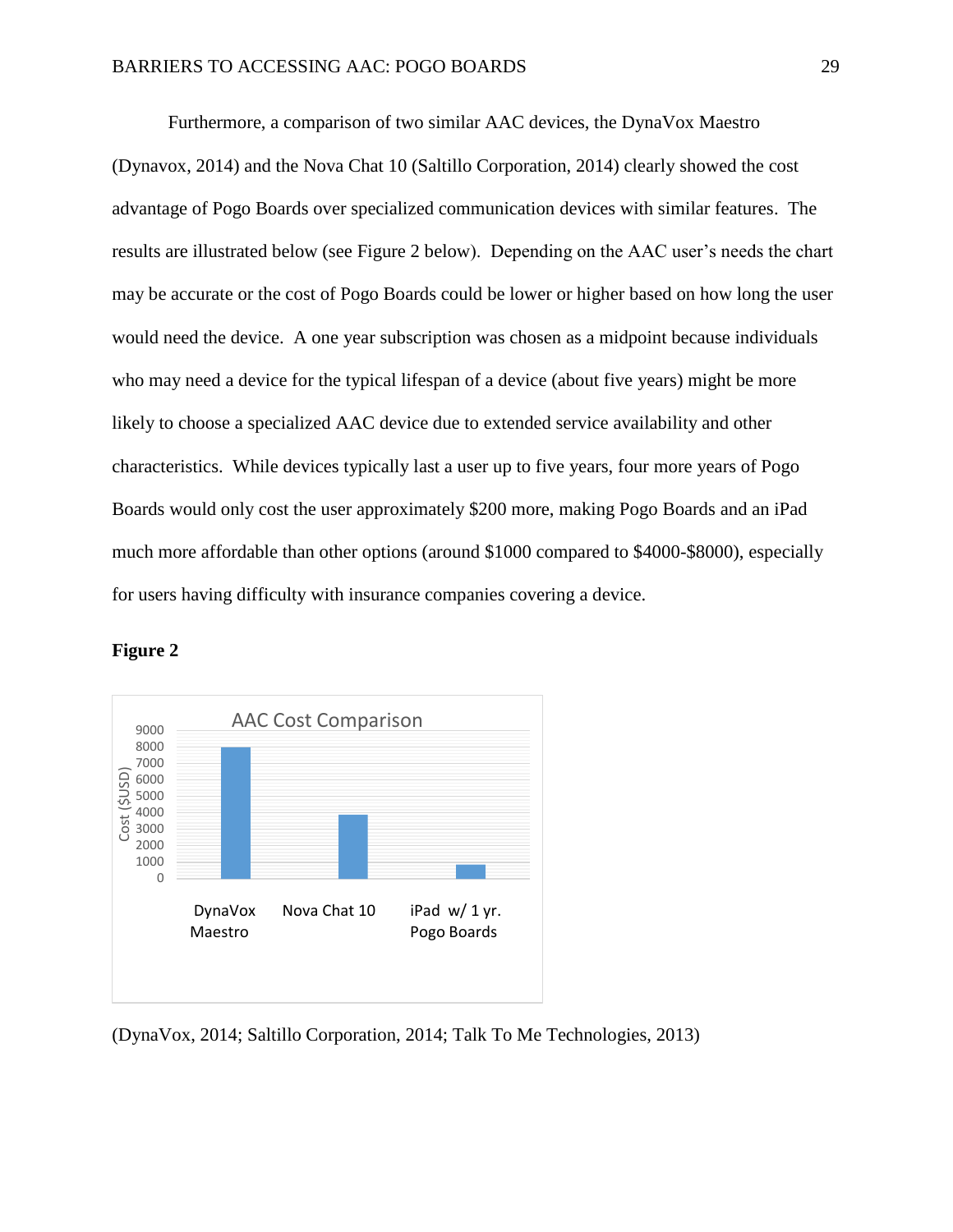#### **Conclusion and Future Research**

While many of us may take the ability to communicate for granted, many others do not find communication so simple. For individuals who have difficulty communicating orally, there are many AAC options available. These options can range from low to high tech and can use many different types of technology. However, despite the many advances technology has made in recent years, there are still factors inhibiting individuals who would benefit from the use of AAC from taking full advantage of these communication systems. These many barriers can be organized into four main categories: Misconceptions, beliefs, and support issues, Professional services and training issues, Device limitations, and limitations of Opportunities for use.

Pogo Boards, a locally-based technology created by Talk To Me Technologies, was further investigated to determine if the application would decrease or eliminate any of the reported barriers to AAC use. Pogo Boards has been shown to address some of the barriers related to the limitations of AAC use. It has several unique characteristics, such as the ability to easily access one's own materials and those that others have created that make it a good option to consider for someone who needs help communicating. Additionally, the low cost makes it a good option for those who may need just temporary assistance, or for those who may be looking for something to go along with another system already in place, or even to be used in school systems that may have many students who would benefit from the boards and activities that could be made using Pogo Boards.

However, just because Pogo Boards is considered a good option for potential AAC users, it will not address the needs of all AAC users. Professionals helping individuals who need alternative ways to communicate need to recognize that there will be no single technology solution for all of their clients. Each client is an individual and has individual needs to be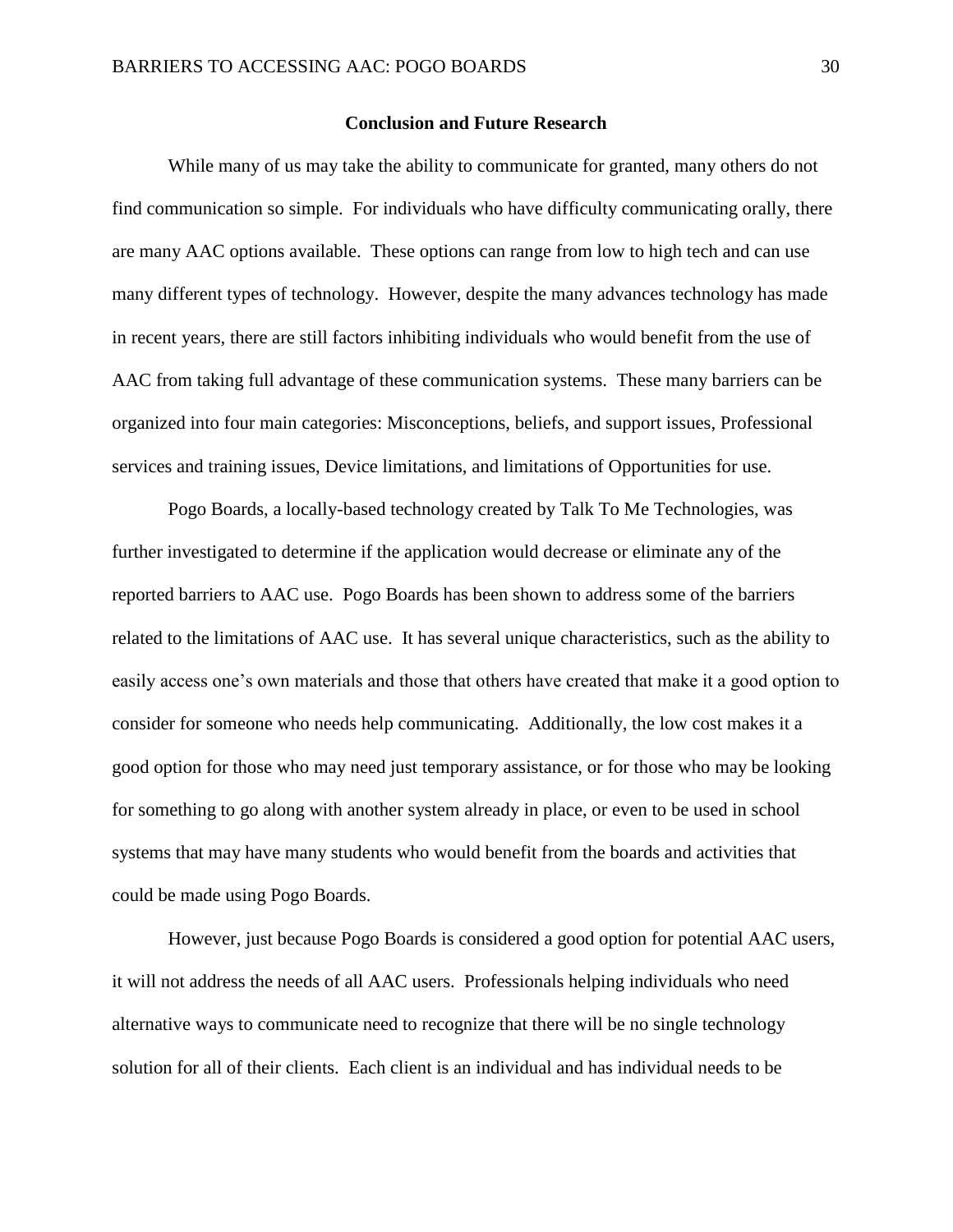considered. For individuals who need assistance that is lightweight, prefer a voice output option, would benefit from symbols or pictures to help them communicate, and are capable of manually selecting Pogo Boards may be an option that should be considered. A free two-week trial can help determine if Pogo Boards could give the individual with AAC needs the voice they have been waiting for.

Because AAC is a relatively new field, there is an immense need for additional research in almost all areas. Additionally, further research that investigates Pogo Boards, allowing user trials by individuals who would benefit from AAC use is suggested to further recognize the benefits of this application. A study allowing professionals to test the application in comparison to some of the other symbol and communication systems they might be more familiar with would be beneficial to determine areas in which Pogo Boards excels and where improvements have yet to be made. As more research and information becomes available about AAC, professionals should become more knowledgeable in the area. As professional knowledge increases and more individuals begin to use AAC that would benefit from such technology, the hope is that the public will become better informed as well.

Making AAC better known to the public would help prevent some of the misconceptions about AAC and the lack of support for this viable mode of communication. Such a change would have an incredible impact on AAC users as we have seen how support of family, friends, and other communication partners play such an important role in the success of AAC use. As technological advances seem to occur almost daily in our present age, the future of AAC is bright and the possibilities for the future of those who may need extra assistance to effectively communicate are endless.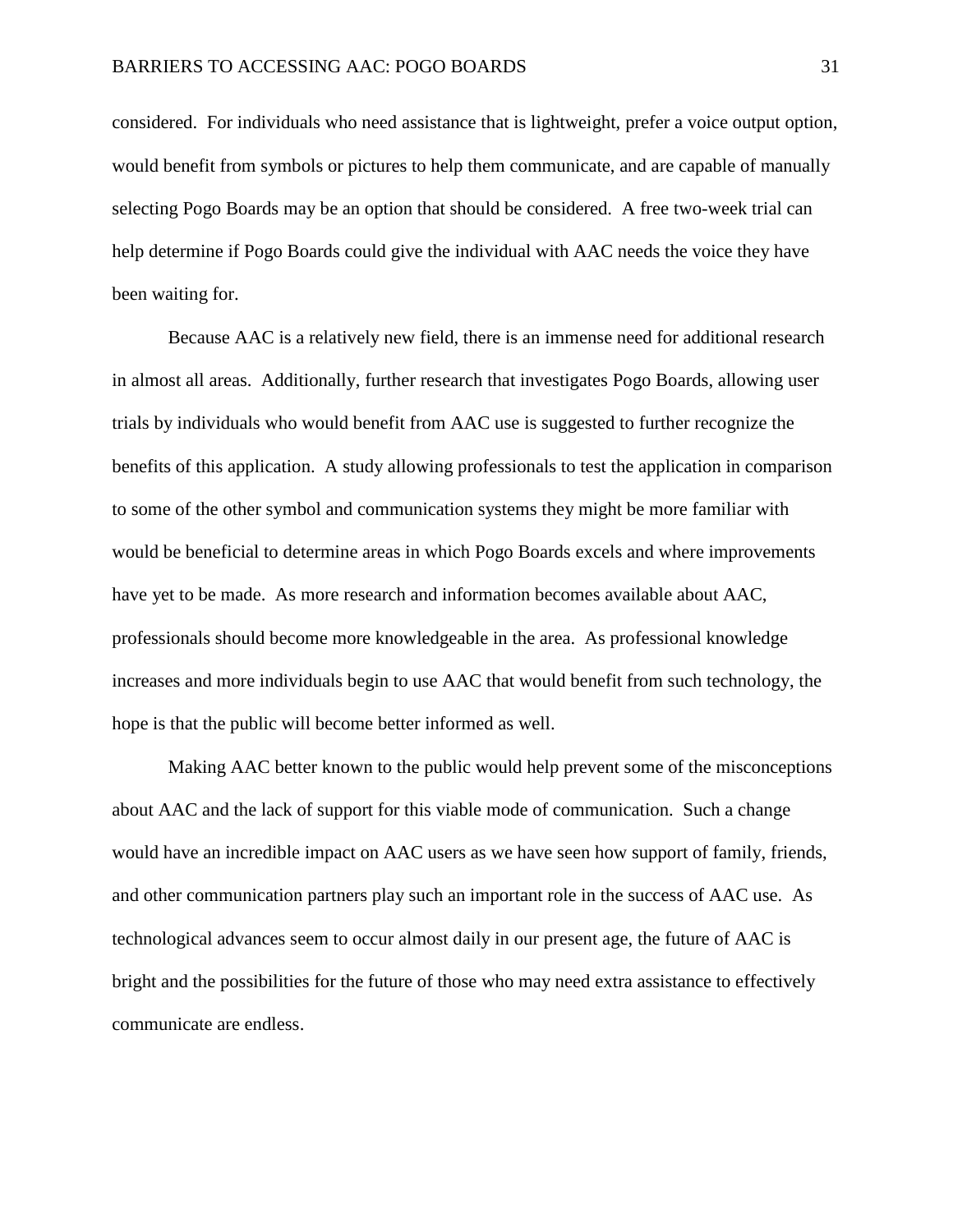#### References

- American Speech-Language-Hearing Association. (1993). *Definitions of communication disorders and variations*. Retrieved from [http://www.asha.org/docs/html/RP1993-](http://www.asha.org/docs/html/RP1993-00208.html) [00208.html.](http://www.asha.org/docs/html/RP1993-00208.html)
- American Speech-Language-Hearing Association. (2002). *Caseloads and supervision: SLP health care survey 2002*. Retrieved from

http://www.asha.org/research/memberdata/caseloads.htm.

American Speech-Language-Hearing Association. (2013a). *Augmentative and alternative communication (AAC)*. Retrieved from

http://www.asha.org/public/speech/disorders/AAC/.

- American Speech-Language-Hearing Association. (2013b). *Communication Disorders: Prevalence and cost in the United States*. Retrieved from identifythesigns.org/wpcontent/uploads/2013/09/ASHA\_Identify-the-Signs\_Fact-Sheet-Final.pdf.
- American Speech-Language-Hearing Association. (2013c). *Information for AAC users*. Retrieved from [http://www.asha.org/public/speech/disorders/InfoAACUsers.htm.](http://www.asha.org/public/speech/disorders/InfoAACUsers.htm)
- American Speech-Language-Hearing Association. (2013d). *Typical speech and language development*. Retrieved from http://www.asha.org/public/speech/development/.

Apple Inc. (2014). *iPad*. Retrieved from http://www.apple.com/ipad/compare/.

- Assistive Technology Law Center. (2012). *SGD funding solutions from the Assistive Technology Law Center*. Retrieved from [http://www.aacfundinghelp.com/fast\\_facts.html.](http://www.aacfundinghelp.com/fast_facts.html)
- Bailey, R. L., Parette, H. P. Jr., Stoner, J. B., Angell, M. E., & Carroll, K. (2006). Family members' perceptions of augmentative and alternative communication device use. *Language, Speech and Hearing Services in Schools, 37*, 50-60.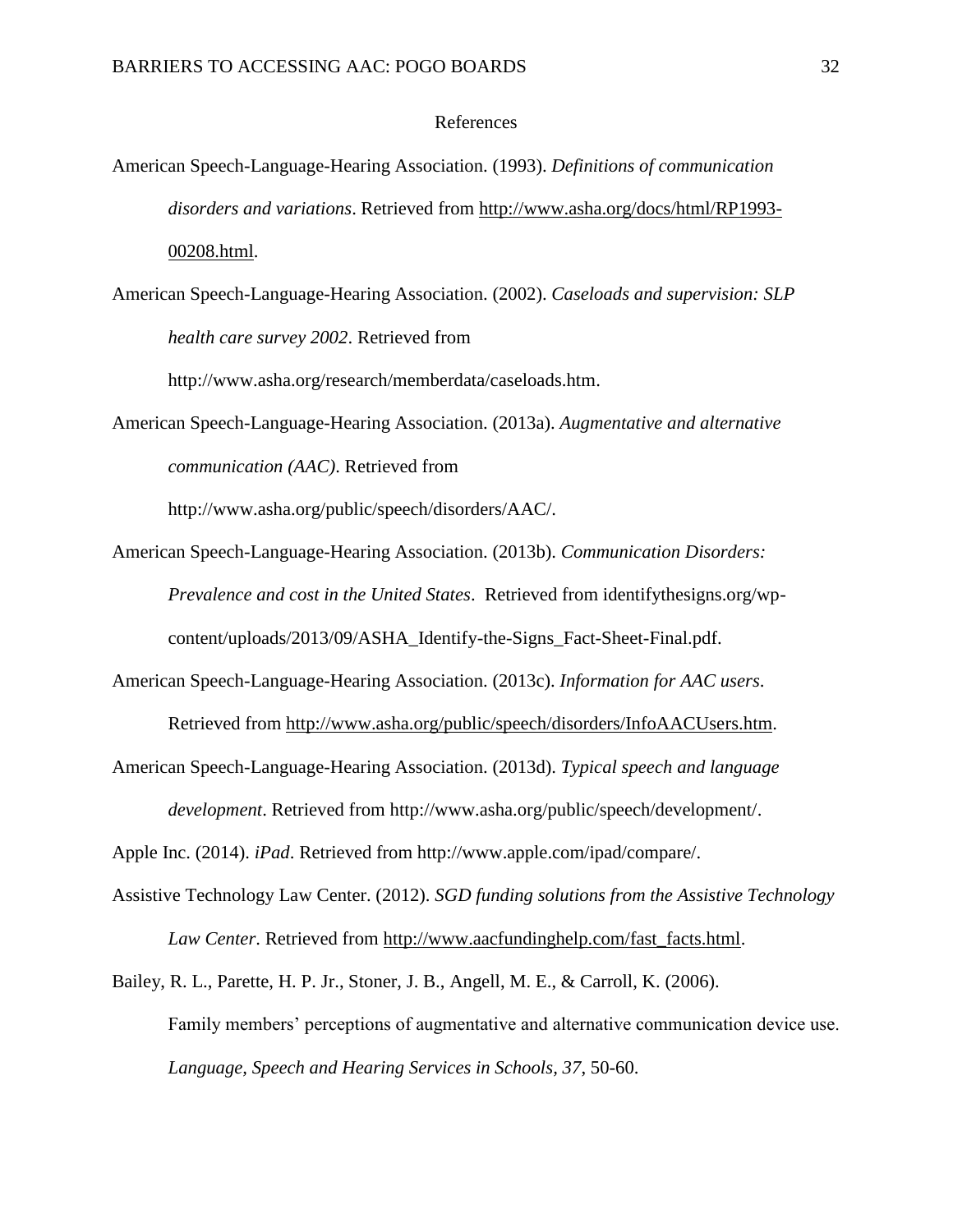- Baxter, S., Enderby, P., Evans, P., & Judge, S. (2012). Barriers and facilitators to the use of hightechnology augmentative and alternative communication devices: a systematic review and qualitative synthesis. *International Journal of Language & Communication Disorders, 47*(2), 115-129.
- Beukelman, D. R., & Mirenda, P. (2013). Augmentative and alternative communication processes. In *Augmentative & alternative communication: Supporting children & adults with complex communication needs* (4<sup>th</sup> ed.). Baltimore, MD: Paul H. Brookes Publishing Co., Inc.
- Branson, D., & Demchak, M. (2009). The use of augmentative and alternative communication methods with infants and toddlers with disabilities: A research review. *Augmentative and Alternative Communication, 25*(4), 274-286. doi: 10.3109/07434610903384529
- Creer, S., Cunningham., S., Green, P., & Yamagishi, J. (2013). Building personalised synthetic voices for individuals with severe speech impairment. *Computer Speech and Language, 27*, 1178-1193.
- DeRuyter, F., McNaughton, D., Caves, K., Bryen, D. N., & Williams, M. B. (2007). Enhancing AAC connections with the world. *Augmentative and Alternative Communication, 23*(3), 258-270.
- DynaVox. (2014). *Speech devices: Augmentative communication*. Retrieved from http://www.dynavoxtech.com/default.aspx.
- Harris, P. (2007). Access to AAC in all environments: Josh's story. *SIG 12 Perspectives on Augmentative and Alternative Communication, 16*, 9-12. doi:10.1044/aac16.4.9
- Hustad, K. C., & Miles, L. K. (2010). *Alignment between augmentative and alternative communication needs and school-based speech-language services provided to young*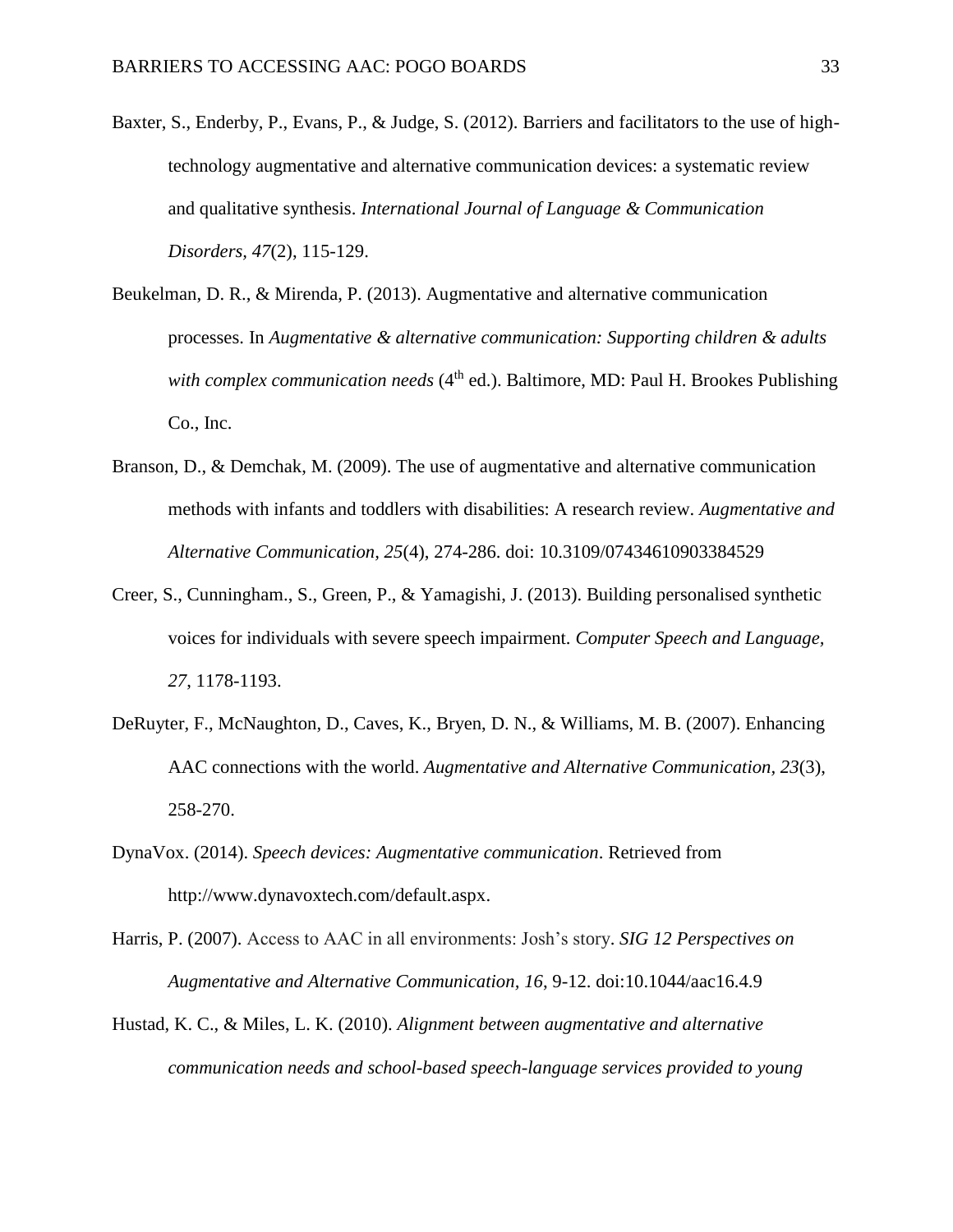*children with cerebral palsy*. Retrieved from

[http://www.ncbi.nlm.nih.gov/pmc/articles/PMC3243446/.](http://www.ncbi.nlm.nih.gov/pmc/articles/PMC3243446/)

- Johnson, J. M., Inglebret, E., Jones, C., & Ray, J. (2006). Perspectives of speech language pathologists regarding success versus abandonment of AAC. *Augmentative and Alternative Communication, 22*(2), 85-99. doi: 10.1080/07434610500483588
- Joint Commission. (2010). Advancing effective communication, cultural competence, and patient- and family-centered care: A roadmap for hospitals. Oakbrook Terrace, IL: Joint Commission.
- Kangas, K. M. (2007). Two components necessary for the successful implementation and use of alternative access to AAC devices: Some ideas and applications that really work. *SIG 12 Perspectives on Augmentative and Alternative Communication, 16*, 17-19. doi:10.1044/aac16.4.17
- Light, J., & Drager, K. (2007). AAC Technologies for young children with complex communication needs: State of the science and future research directions. *Augmentative and Alternative Communication, 23* (3), 204-216. doi:10.1080/07434610701553635
- Light, J., & McNaughton, D. (2012). *The changing face of augmentative and alternative communication: Past, present, and future challenges*. doi: 10.3109/07434618.2012.737024
- Lund, S. K., & Light, J. (2006). Long-term outcomes for individuals who use augmentative and alternative communication: Part 1-What is a "good" outcome? *Augmentative and Alternative Communicaton, 22*(4), 284-299. doi: 10.1080/07434610600718693
- Mayer-Johnson. (2014). Boardmaker software-Boardmaker family. Retrieved from http://www.mayer-johnson.com/category/boardmaker-family-3/software.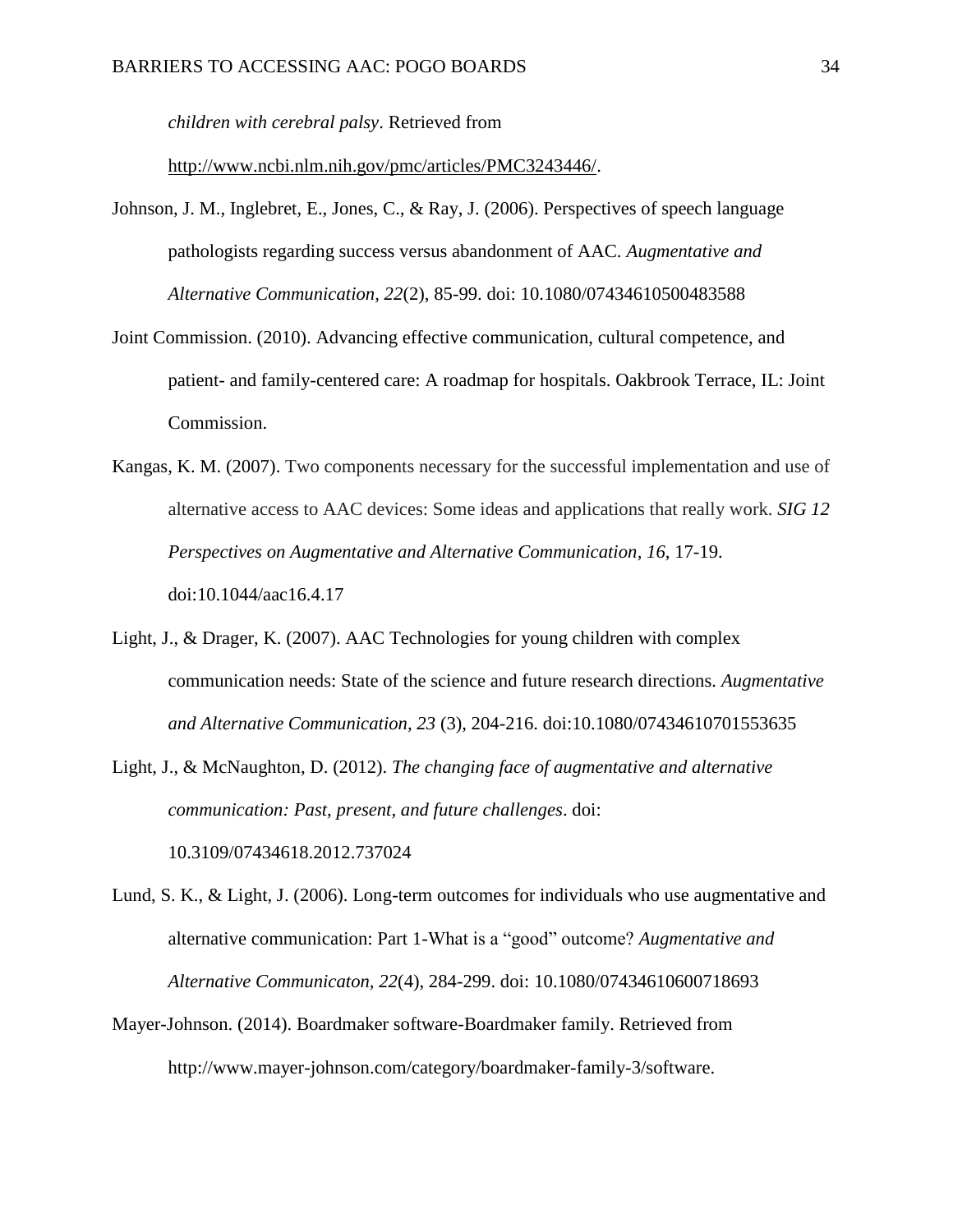- Medeiros, K. F., & Cress, C. J. (2010). Maternal responsiveness to AAC*. SIG 12 Perspectives on Augmentative and Alternative Communication, 19*, 115-199. doi:10.1044/aac19.4.115
- Mellman, L. M., DeThorne, L. S., & Hengst, J. A. (2010). "Shhh! Alex has something to say": AAC-SGD use in the classroom setting. *SIG 12 Perspectives on Augmentative and Alternative Communication, 19*, 108-114. doi:10.1044/aac19.4.108
- Mukhopadhyay, S. & Nwaogu, P. (2009). Barriers to teaching non-speaking learners with intellectual disabilities and their impact on the provision of augmentative and alternative communication. *International Journal of Disability, Development and Education, 56*(4), 345-362. doi: 10.1080/10349120903306590
- Saito, Y. & Turnbull, A. (2007). Augmentative and alternative communication practice in the pursuit of family quality of life: a review of literature*. Research & Practice for Persons with Severe Disabilities, 32*(1), 50-65.

Saltillo Corporation. (2014). *Products*. Retrieved from https://saltillo.com/.

Talk To Me Technologies. (2014). *Pogo Boards*. Retrieved from [http://www.pogoboards.com/.](http://www.pogoboards.com/)

- Trembath, D., Balandin, S., Stancliffe, R. J., & Togher, L. (2010). "Communication is everything:" The experiences of volunteers who use AAC. *Augmentative and Alternative Communication, 26*(2), 75-86.
- United States Society for Augmentative and Alternative Communication. (2013). *AAC devices*. Retrieved from [http://ussaac.org/aacdevices.htm.](http://ussaac.org/aacdevices.htm)